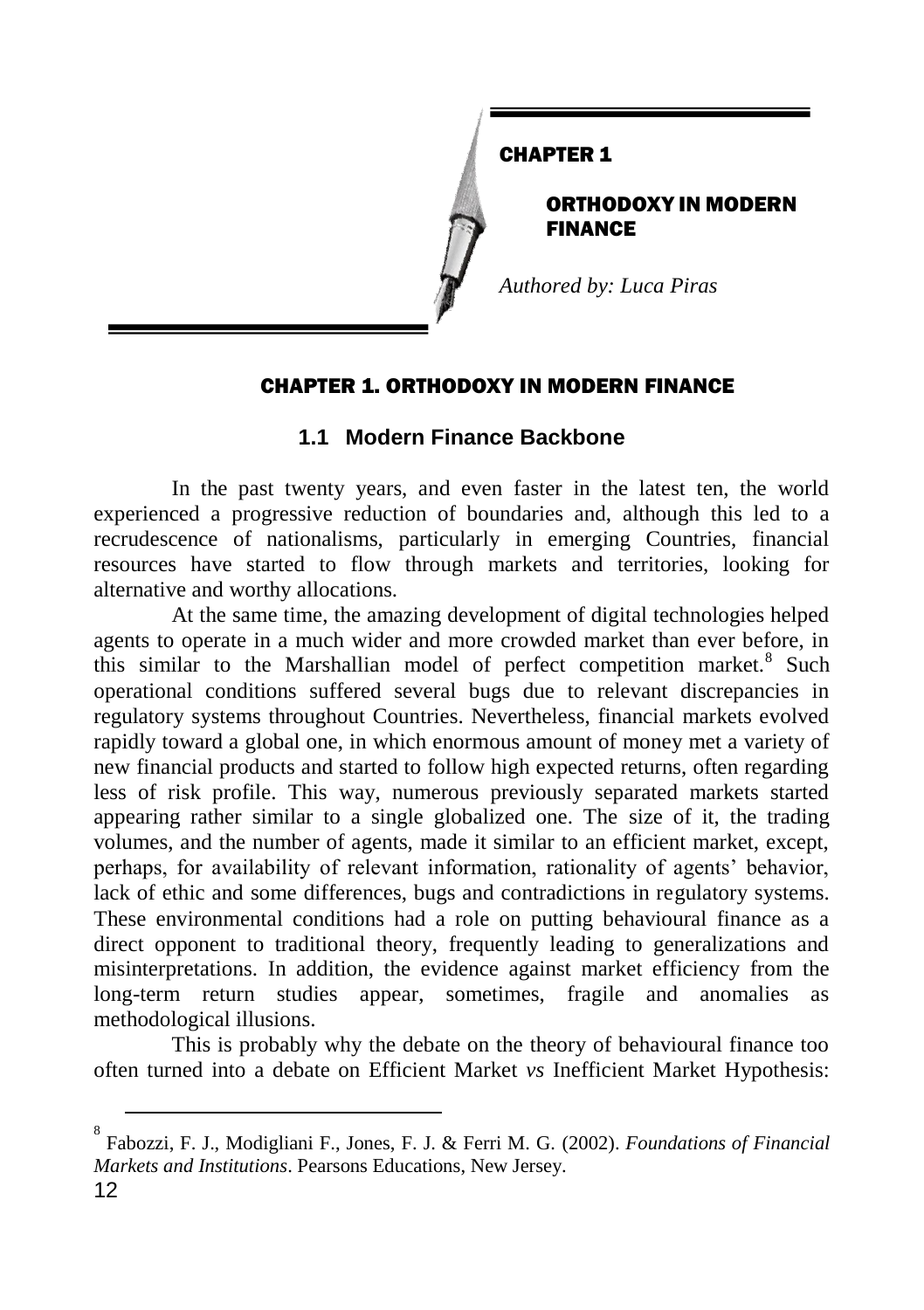i.e., a simple observation of common and systematic mistakes. However, no one can consistently apply rational logical principles to everything he or she does. Cognitive costs of such an effort, often exceed benefits, while theorems rarely contain similar errors. Nevertheless, bounded rationality imposes severe limitations on our capacity to develop economic theories much earlier than it does on our economic behaviour and this is why too often at various levels, requests for new rules are addressed.

The recent global financial crisis started to show its effects during late spring of 2007, developed in 2008 and is still exploiting its effects in in many Countries. Stock markets have fallen, large financial institutions have collapsed or been bought out, and Governments all over the world have been involved in very expensive rescue packages to bail out their financial systems and their real economies.

In one way, orthodoxy sees the market turmoil as a combination of sudden fluctuating changes in expected cash flows, and quick variation in investors' risk aversion, both leading to changes in expectation on returns (involving discount rates for expected cash flows). Nevertheless, in traditional theory both effects can be interpreted as rational.

A change in volatility, by itself, says nothing about market efficiency. It is, however, very interesting to inquire the reasons of the size volatility of expected cash flows and expected returns displayed in the past four years (see Figure 1.1), and this requires a much longer and articulated analysis than simply recalling Efficient Market Hypothesis precepts.



**Figure 1.1 Intra-Month Daily Volatility, S&P 500, July 1926 to October 2008** *Source: Fama and French (2008)*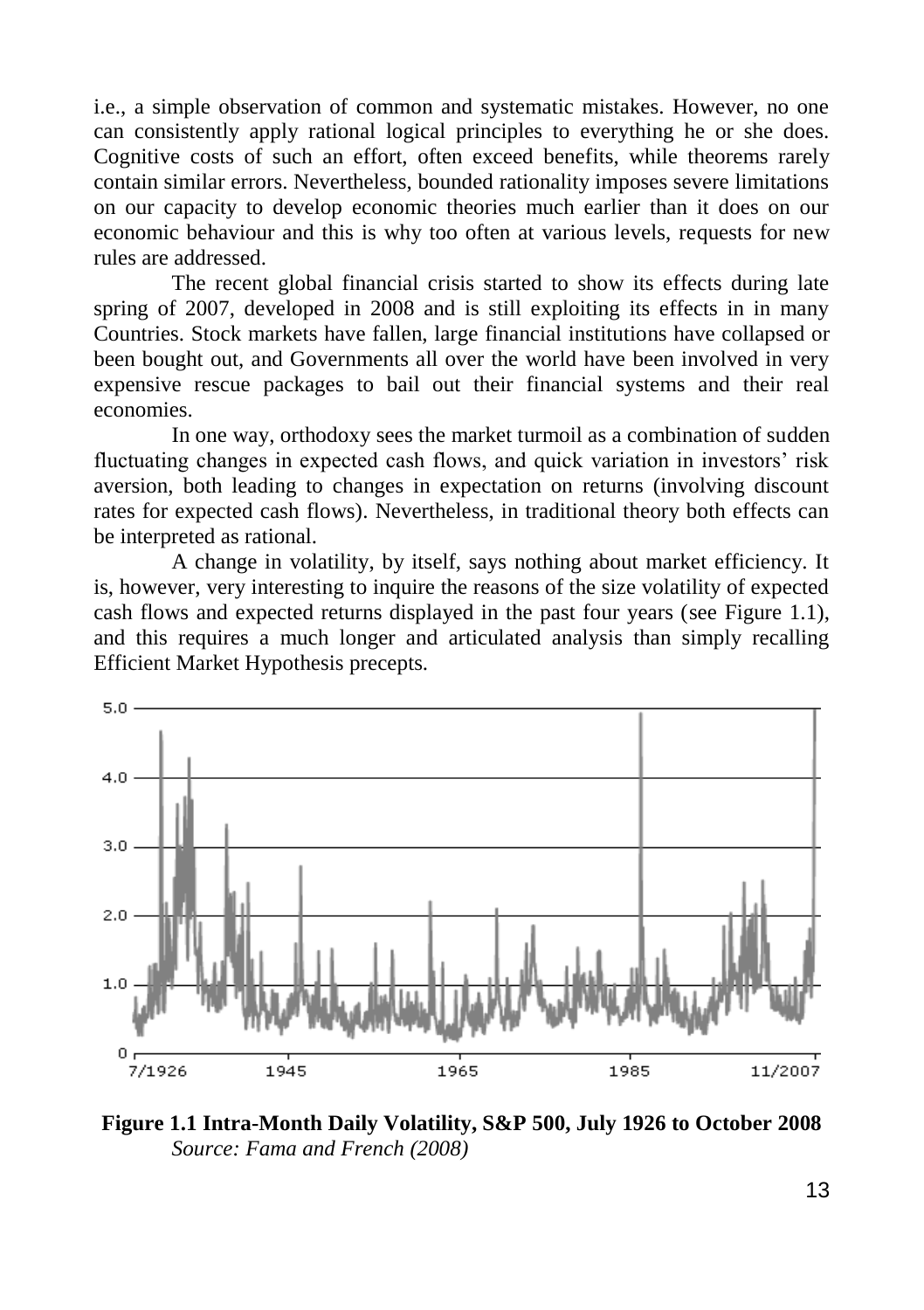Corporate finance has, over decades, developed a relevant number of theories and models. These have been accepted by scholars and became established part of the discipline when fitting contemporary four fundamental ideas:

- 1. Value enhancement;
- 2. Financial value of time;
- 3. Opportunity cost of capital;
- 4. Risk/return relation.

Whenever the idea of value is involved, too often is omitted to recall the fundamental meaning the term has in corporate finance.

At the same time, most theories consider value enhancement as a natural, spontaneous and assumptive economic behavior. This is not always true: creating new value can be quite a difficult activity and the search for value very easily turns into a search for shortcuts and these, as such, create fertile conditions for mistakes.

Although value enhancement is unanimously considered the most rational thing to do, not always it seems to be a top priority, particularly, in managers and investors' mind. As we read financial analysts reports or top managers' forecasts, quite often we perceive them as *people who seem to know very precisely the price of everything, but the true value of nothing*, to say it with Oscar Wilde.

At the same time if we go back over recent events in financial world, we see agents' behavior fitting the famous "bigger fool theory of investing": the value of an asset is irrelevant as long as there is a "bigger fool" willing to buy the asset from them. In recent time many strategies were laying on such a base, and by the end of 2008 everyone was clearly put aware of how dangerous this can be when time to sell suddenly comes and you may not find bigger fool investors when you most need them.

An obvious statement of value theory is that no one should be willing to pay for an asset more than it worth. Investors should not act under the pressure of emotional reasons; financial assets are acquired for the expected cash flows, consequently, perceptions of value have to be backed up by reality, which implies that prices should reflect the present value of those expected cash flows. It does not really matter how obvious this statement sounds, it is also the most forgotten and eventually rediscovered, usually when is too late.<sup>9</sup>

Value has three fundamental attributes that all together help to define its nature:

- Relativity
- Dynamicity
- Instability

"Relativity" lay on the fact that valuation cannot be considered more objective than it is the esteem of the elements needed to the calculus of it, by

<sup>9</sup> Damodaran , A. (1997). *Corporate Finance, Theory and Practice*. John Wiley & Sons, Inc. New York.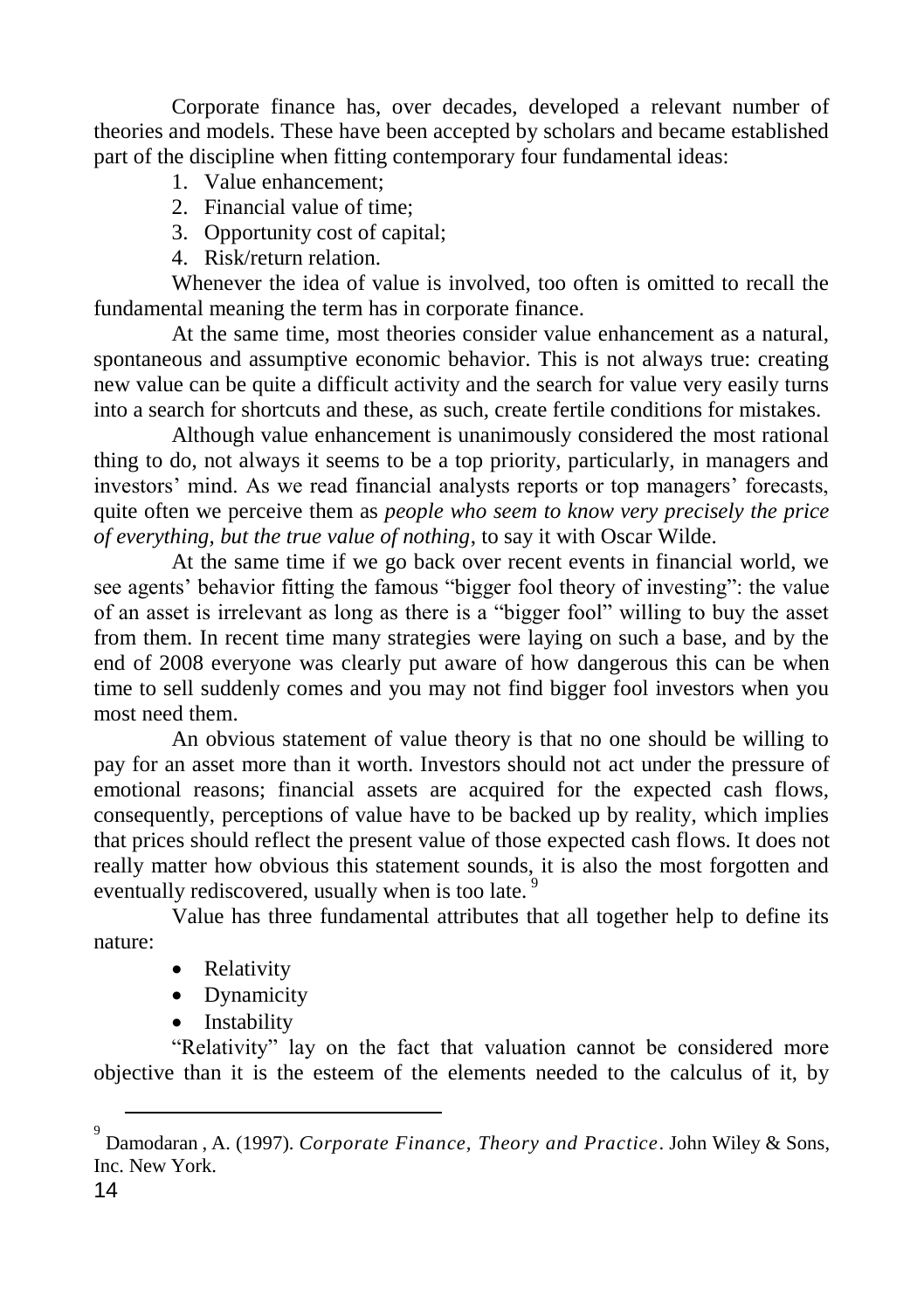definition subjective. Although quantitative models are used in valuation processes the inputs leave plenty of room for subjective judgments. The final value we obtain from these models is therefore affected by all the bias put into the process by valuators. Further argument is that too many times prices get set first and valuation follows. One very important source of biases is given by subjective goals of the valuator. Such goals can be very strong on conditioning the whole process and the result can sometimes be very far from reality.

"Dynamicity" recalls the fact that value is determined as a differential quantity from time to time, considering normal corporate variations in fundamentals. Such variations create or destroy expectations on cash flows and affect value. Clear enough, environmental and corporate instability give quite a bit of volatility to possible results.

Deriving from the two aspects mentioned above, "instability" largely depend on environmental complexity and variability, which strongly influence expectations on future cash flows and, as a direct consequence, value drivers.

All this being said, thinking to value simply in terms of positive cash flows or, and this would be even worse, in terms of positive earnings, would be quite an error, easily leading to severe mistakes in investing decisions.

Financial value of time directly descends from Irving Fisher's Theory of Interest Rate.<sup>10</sup> Fisher's theory states that the market pure rate of interest represents the trade-off for an individual between present goods consumption and future goods consumption. Put it differently, a surplus agent decide to spend money in present goods or save it and eventually invest it, if the sacrifice is compensated by the market rate. At the same time, deficit subjects will borrow money for their investments and consumption if the cost of loans is coherent with expected returns of investments.

Such a coherency no longer exist in consumer market, where people too often prefer to pay high rates on credit sales, while accepting very low returns on their deposits: a very high cost for their liquidity preference.

The size of interest rate, as J.M. Keynes positively argued in  $1936$ ,  $^{11}$ strongly depends on the interaction between the supply of money and the public aggregate demand for holding money. Holding money make possible to carry immediate transactions and although it does not pay any interest, the demand for money is a negative function of market interest rate. This happens because at low rate people hold money simply because they lose little pay-offs, while keeping the possibility of immediate transactions, at the same time the risk for a rise of interest

<sup>10</sup> Fisher, I. (1930). The Theory of Interest Rate. Macmillan, New York and Fisher, I. (1907). The Rate of Interest. Macmillan, New York.

<sup>11</sup> Keynes, J. M. (1936). *The General Theory of Employment, Interest and Money*. Harcourt, Brace & World, New York.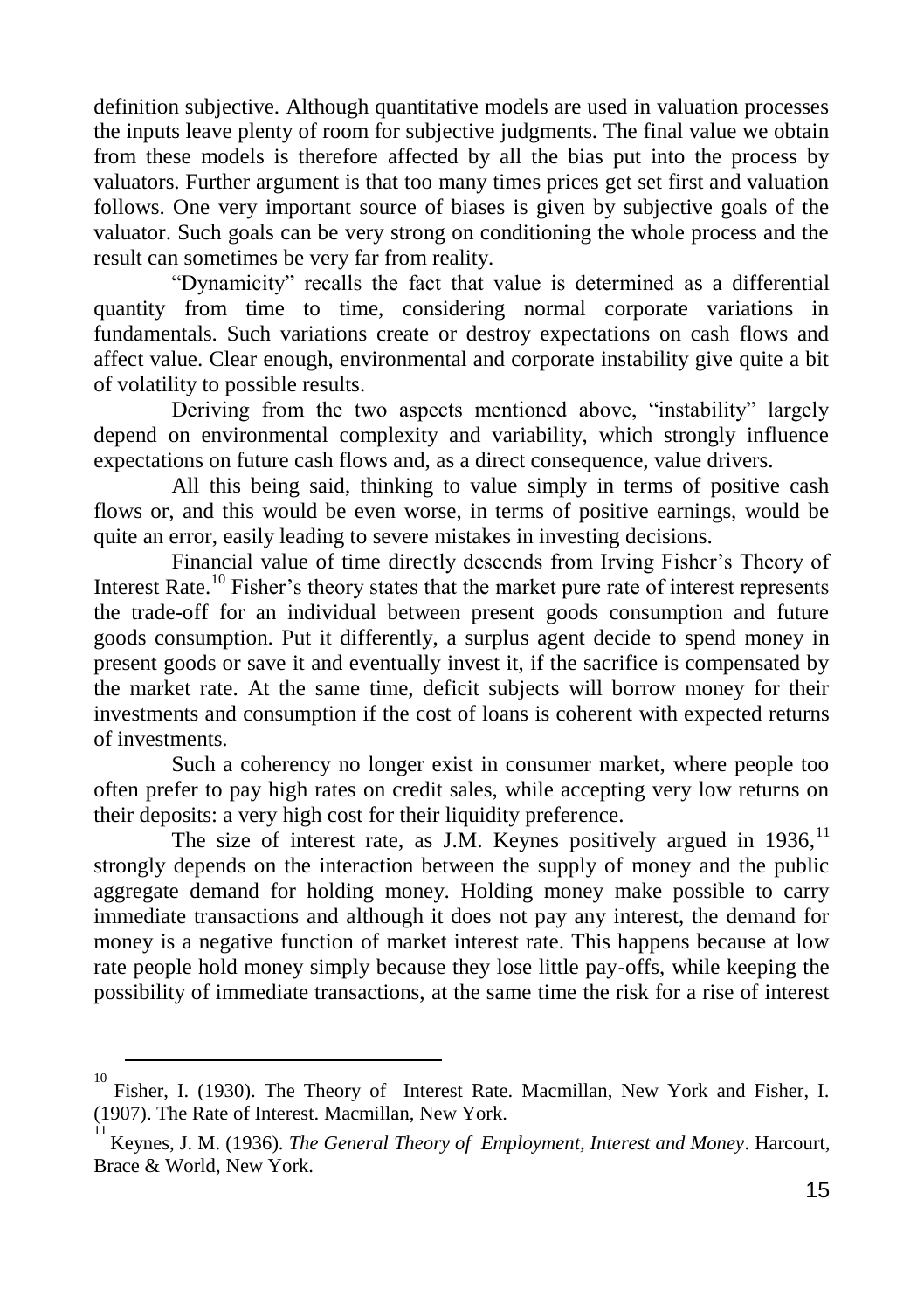and a consequent downturn in the value of bonds discourage individual investors to hold such securities.

On the other side, when high rates dominates the markets, households prefer to have their money put in bonds, since they would lose much money as interest pay-offs and, in case of decline of rates, bond's value would raise significantly.

These are the main arguments provided by theory that allow considering financial value of time as one of the main pillars in corporate finance.

It was in the Fifties that Franco Modigliani and Merton Miller introduced in the theory the idea of the relevance of opportunity cost of capital in what is well known as Proposition One of their theory and the important relation between risk and return in the Proposition Two.<sup>12</sup>

With their work, Modigliani and Miller overcame Keynes' idea that individual choose their investment having in mind a single parameter: public bond's yield.

The opportunity cost of capital is defined as the weighted average cost of all sources of capital for the investor, who will properly consider each source of capital in terms of its contribution to risk profile.

In the same years, Harry Markowitz, $13$  having in mind the idea that rational agents are in general risk adverse, demonstrates that they will choose investments considering exclusively their expected returns and risk profile, in this asserting the absolute relevance of risk/return relation.

During the Sixties many economists worked on a correct definition of the financial market and achieved some important results on interpreting its functions, $^{14}$  and defining models able to price assets in competitive markets.<sup>15</sup>

<sup>12</sup> Modigliani, F. & Miller, M.H. (1958). The Cost of Capital, Corporation Finance and the Theory of Investment. *American Economic Review*, Vol. 48.

<sup>13</sup> Markowitz, H. (1952). Portfolio selection. *Journal of Finance*, vol. 7, No. 1, 77-91; Markowitz, H. (1952). The utility of wealth. *Journal of Political Economy*, vol. 60; Markowitz, H. (1959). *Portfolio selection: Efficient diversification of Investments*. Yale University Press, New Haven.

<sup>14</sup> Tobin, J. (1958). Liquidity Preference as Behaviour towards Risk. *Review of Economic Studies*, vol. 25; Tobin, J. (1984). On the efficiency of the Financial System. *Lloyds Bank Review*.

<sup>16</sup> 15 Sharpe, W. F. (1963). A simplified Model for Portfolio Analysis, in Management Science; Sharpe, W. F. (1964). Capital Asset Prices: A Theory of Market Equilibrium Under Condition of Risk. *Journal of Finance*; Sharpe, W. F. (1970). *Portfolio Theory and Capital Markets*. McGraw-Hill, New York; Sharpe, W.F., & Alexander, G. (1990). *Investments* (fourth edition). Prentice Hall, Englewood; Mossin, J. (1973). *Theory of Financial Markets*, Englewood Cliffs, N.J. Prentice-Hall; Lintner, J. (1965 February). The Valuation of Risk Assets and the Selection of Risk Investments in Stock Portfolios and Capital Budgets. *The Review of Economics and Statistics*; Lintner, J. (1971 December). The Effects of Short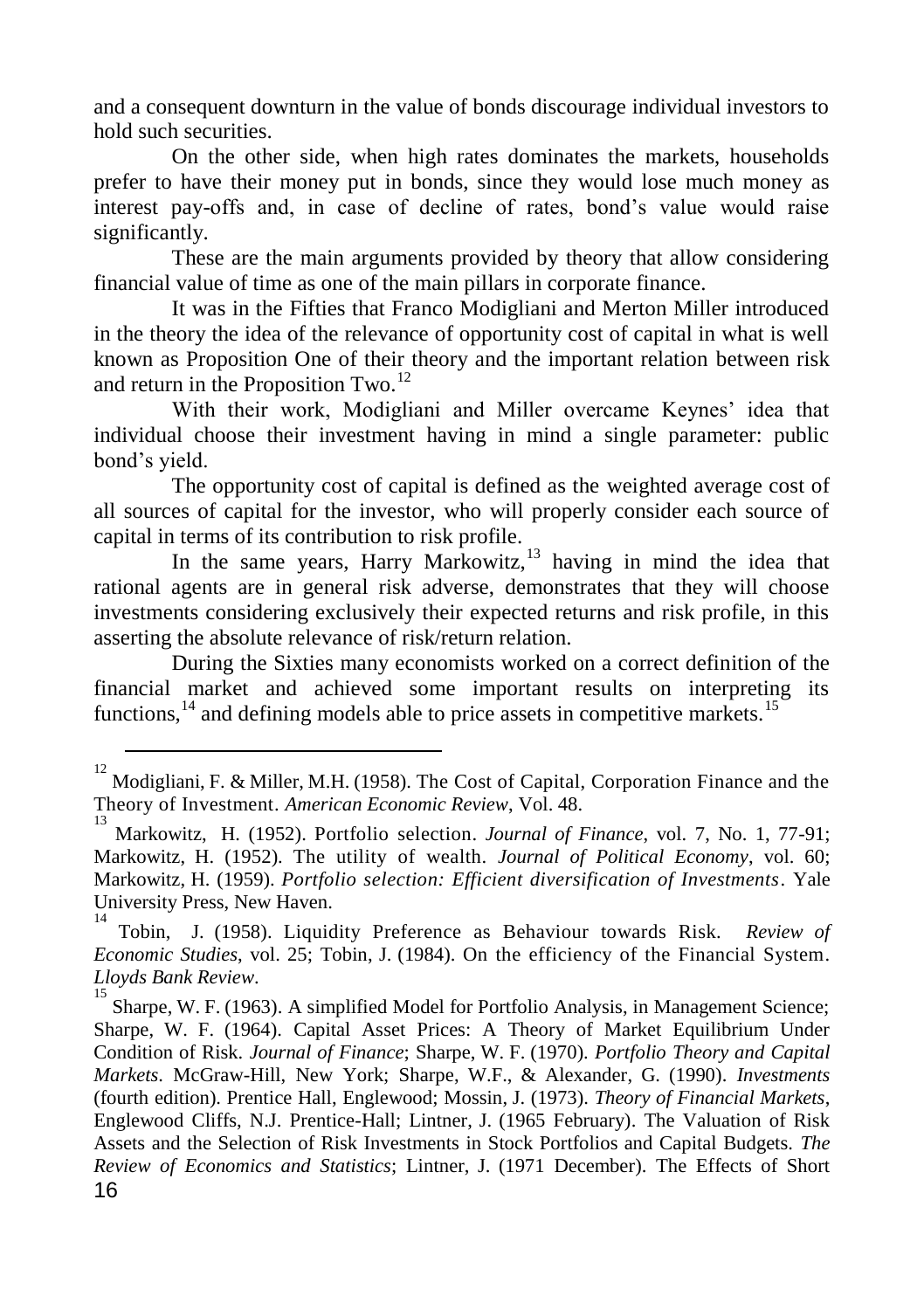Taking advantage of such a robust theoretical corpus, in 1970, Eugene Fama present his Efficient Market Hypothesis,<sup>16</sup> which will soon become an established theoretical framework and the base for interpreting real markets functioning. Fama, together with Kenneth French, also started the type of scientific investigation that will be known as event studies.

Event studies became very soon a very common and useful type of analysis and many important results were achieved over years.

#### **1.2 Rationality, Efficiency and Social Behaviour**

Theory, as seen so far, is basically a theory of rational behavior. Rationality is essential for all traditional models to hold. We all know by now though, that bounded rationality is a characteristic of human brain, something that we simply can't do without. Since 1957, economists started to consider the idea of bounded rationality.<sup>17</sup> According to this new view, human choices don't necessarily follow a maximizing utility function, the decision problem imply choices among different utility functions and rationality limits appear on the selection of such multiple functions and in setting up their hierarchies, since the economic one don't seem anymore to be the only relevant criteria. Brain limits and time consuming processes impose to individuals to employ part of the available time to find shortcuts and define rules of thumbs to deal with complex problems, rather than analyze, under a strict rational framework, every single aspect of the problem, in order to eventually accomplish an optimizing result, too late to be useful. This way rationality starts to be perceived not in terms of optimum results, but in terms of processes' logic. In this sense, processes need to be designed in order to economize the scarce mind capacities of human brain. Put it differently, the idea that rationality pushes toward maximization of economic utility, limits in itself optimization possibilities of the utility functions system. In other further words, rationality limits itself, in order to be able to work reasonably, and such limitation generates a self-evident contradiction: rationality exclude optimization.

However rationality, as a pure theoretical concept, simplify the idea of economic behavior and, this way, make much easier economic models drawing.

Selling and margin Requirements in Perfect Capital Markets. *Journal of Financial and Quantitative Analysis*. 16

Fama, E. F. (1970). Efficient capital markets: A review of theory and empirical work. *Journal of Finance*, vol. 25, 383 – 417.

Simon, H. A. (1955 February). A Behavioural Model of Rational Choice. *Quarterly Journal of Economics*, vol. 69. For a literature review on this point also see Piras, L. (1995), Alcune considerazioni sui processi decisionali nelle organizzazioni, in *Annali della Facoltà di Economia dell'Università di Cagliari*, nuova serie, vol. 8, Franco Angeli.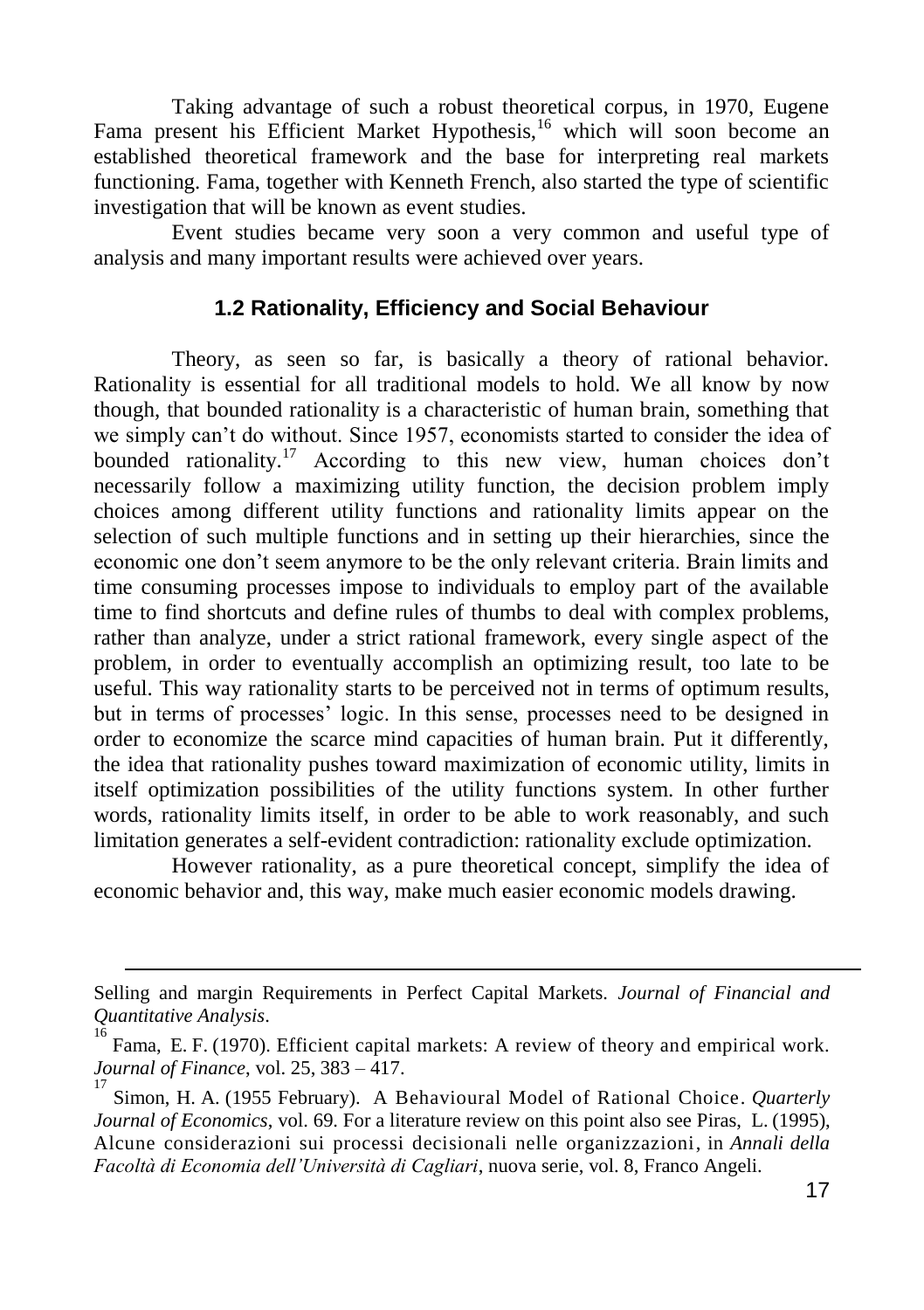In such a framework is supposed to operate the *homo economics*, an ideal agent who has as many competences as possible and a very strong logic capacity to evaluate what is relevant and better, at any moment, to make the proper decision, in order to solve a certain problem (i.e. the selection of a portfolio).<sup>18</sup>

This approach took scholars directly to consider rationality as a characteristic of intelligence, in this way considering it as mere capacity to carry out calculations. Intelligence flexibility derive instead from brain capacity to rule its functions and to set rules to enhance other rules at different levels. Such capacity allows the brain to produce original solutions to problems never faced before, and that had never been resolved before. Such processes require few simple rules to ignite itself. $^{19}$ 

Rationality should therefore be interpreted in terms of appropriateness of consequences of decision making which depend upon four main aspects:

- Created alternatives:
- Expectations for each alternative and related probability;
- Preferences:
- Decisions' rules.

Appropriateness imposes to examine choices in a social framework (i.e. the financial market) that limits, evaluates and eventually rejects or approves solutions.

The social framework ensures an external level of control and gives more strength to decision making, legitimating it.<sup>20</sup> The agent has however to define his subjective level of risk acceptance, but in his/her approach to risk and inability to properly recognize and measure it, set the mainstream of cognitive biases.

Efficient Market hypothesis has been very successful because states a very simple idea: markets are efficient and security' prices incorporate all available information. Also have very simple arguments to prove it. By this definition is therefore impossible to systematically beat the market for any agent, since his/her information is at the same time possessed by all others. Since they have all relevant information, they all evaluate correctly securities.

However, even possessing information, investors in such a market have about fifty percent of probability to beat the market and this makes irrelevant professional capacities. He bases this idea on three arguments:

1. Agents are and act rationally;

<sup>18</sup> Lange, O. (1945-1946). The scope and methods of economics, in *The Review of Economic Studies*, vol. 13 (I), n. 33, 19-32. Markowitz, H. (1959), Yale University Press, New Haven.

<sup>19</sup> Hofstadter, D. R.(1984). Gödel Escher, Bach: un'eterna ghirlanda brillante, Adelphi, Milano, p. 28.

<sup>20</sup> In this sense see March, J. G. (1994). *A Primer on Decision Making: How Decisions Happen*. The Free Press, New York.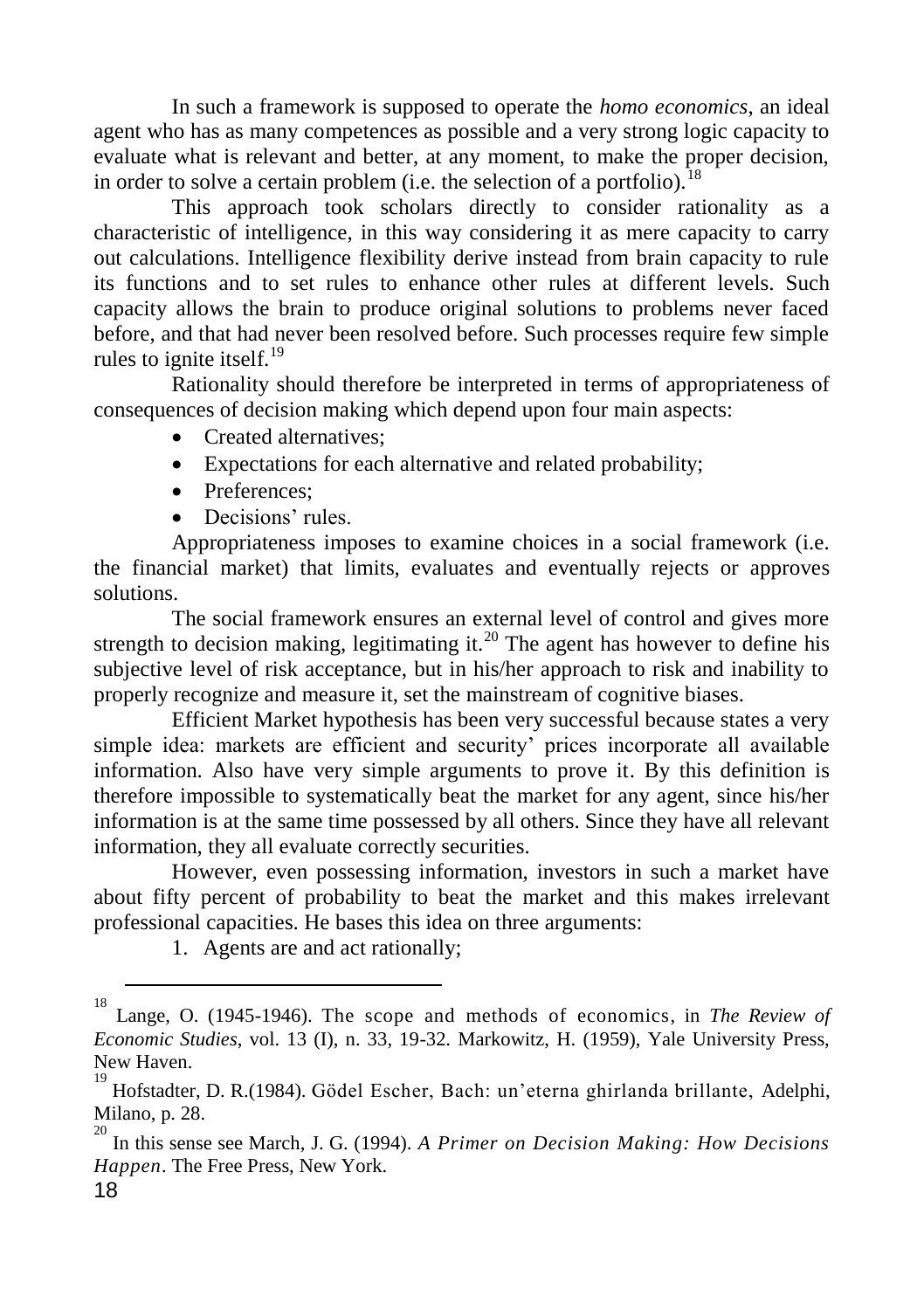2. Whenever they wouldn't act rationally, errors would display a random distribution and the overall effect would be sterilized;

3. If this would not happen sophisticated investors (arbitrageurs) would recognize anomalous market patterns and would take easy advantage out of it. In doing so they would quickly bring prices back to equilibrium.<sup>21</sup>

Therefore, traditional theory is meant to be "The theory of rational behaviour […] a study of the principles upon which a rational man would act.

This rational man is unlike you and me in that he makes no errors in arithmetic or logic in attempting to achieve his clearly defined objectives. He is like you and me, on the other hand, in that he is neither omnipotent nor omniscient. He must make decisions, such as the selection of a portfolio, in the face of uncertainty. Since his information is limited, he may take less than perfect actions. Since his powers are limited, his achievement may fall short of the best conceivable. Every action however, is perfectly thought out; every risk is perfectly calculated."(Markowitz, 1959).

In other words, rational people do make mistakes; such mistakes display though a random distribution and can be studied statistically to measure their probability. In efficient markets, this mean that expected returns will be usually coherent with their long run risk profile, while some even significant deviation can be observed in short time horizon.

Still markets, as social institutions, are the result of conscious deductive processes of human reason. As such, they are intended to emerge from a deliberate creation of consciousness. This idea implies rationality as a basic tool of consciousness and economic behaviours, just as traditional theory posits, this one intended as a theory of efficient market behaviour, while the first as an empirical evidence of the failure of such a theory.

At the same time, brilliant researchers all over the world keep on declaring their loyalty to EMH considering the fact that behavioural finance hasn't yet proposed any market model likely to have the same elegance, strong theoretical framework and general applicability as the traditional models do. The bottom line seems to be represented by the fact that the evidence against market efficiency from the long-term return studies appears significantly fragile and anomalies as methodological illusions.<sup>22</sup>

<sup>21</sup> Fama's work is part of well known "Random Walk Theory" already explored at the begining of XXth century by Louis Bachelier in 1900, Holbrook Working in 1934, Alfred Cowles in 1937, Clive Granger e Oskar Morgenstern in 1963 and Paul Samuelson in 1965. 22

An efficient market generates categories of events that individually suggest that prices over-react to information. But in an efficient market, apparent underreaction will be about as frequent as overreaction. If anomalies split randomly between underreaction and overreaction, they are consistent with market efficiency". See Fama, E.(1998). Market efficiency, long-term returns, and behavioural finance. *Journal of Financial Economics* 49, 284.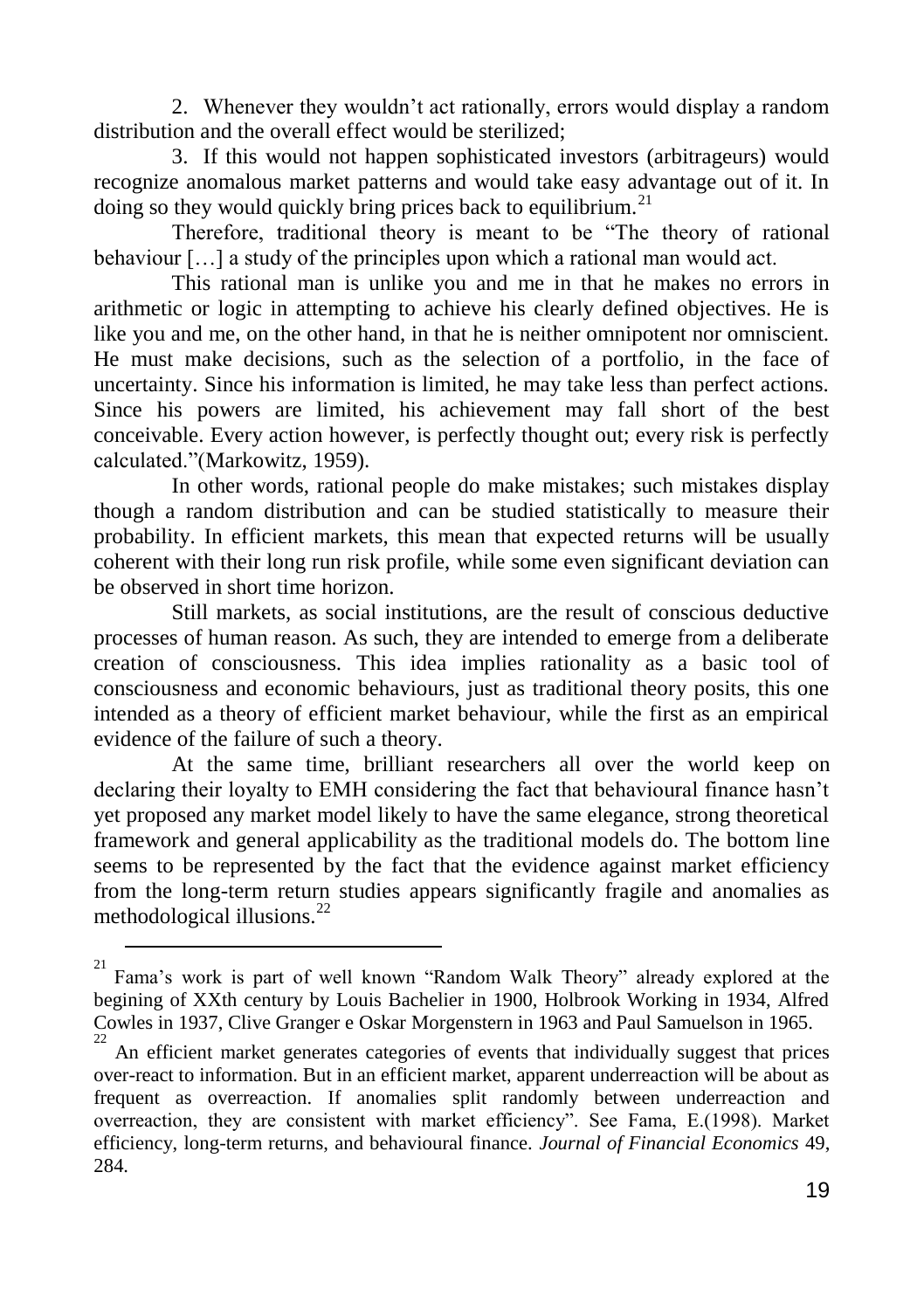The on-going debate, although very useful on helping to improve theoretical understanding of market behaviour, does not necessarily involve behavioural finance and, sometimes, leads to extreme positions and assumptions, which seem very much arguable on both sides.

Markets' inefficiency is envisaged by EMH, although traditional models do not help much on predicting neither the moment in which biases will appear, nor their intensity, nor for how long their effects on prices will last. In this sense, behavioural finance would appear as a simple observation of common and systematic mistakes.

Vernon Smith, in his Nobel Prize Lecture in 2002, doesn't oppose rationality to irrationality but uses Constructivist and Ecological rationality. That is to say that quite often and virtually in every aspect of their life, individuals must make decisions under uncertainty constraint, basically for lack of time or for incomplete information and, of course, for lack of ability. These are – he says - "fast and frugal decision making". Such decisions are "ecologically rational to the degree that they are adapted to the structure of an environment." Moreover, even in the past, economists argued that the values to which people respond are not necessarily confined to those one would expect, based on the narrowly defined canons of rationality. Individuals define and pursue their own interest in their own way, it is, this one, an "ecological expected utility", to use Vernon Smith figures, that leads to a new smoother concept of "economic man".<sup>23</sup>

## **1.3 Efficient Markets, Information and Biases**

The EMH [Fama, 1970] is based on the idea that prices in the market tend to incorporate all the available information about securities' cash flows prospects.

This idea has represented an accepted cornerstone for most established asset allocation models in the past forty years, involving that individuals in the market act rationally Markowitz [1952, 1959].

Fama proposed three types of efficiency: (i) the strong form; (ii) the semistrong form; and (iii) the weak form. In the weak form, prices can be predicted from a historical price trend thus profiting from it is impossible. The semi-strong form tests whether all public information, such as companies' announcements or annual earnings figures, is reflected in prices. Finally, the strong form concerns all information, including private information, and implies that no monopolistic information can entail profits. In other words, insider trading cannot earn a profit in the strong-form market efficiency world.

Thus, efficiency posits that the capital market is efficient when security prices fully reflect all known information and none of the investors can have monopoly control of it. In this sense, agreeing on a clear meaning of the expression

<sup>23</sup> Smith, V. L. (2002 December, 8). *Nobel Prize Lecture.*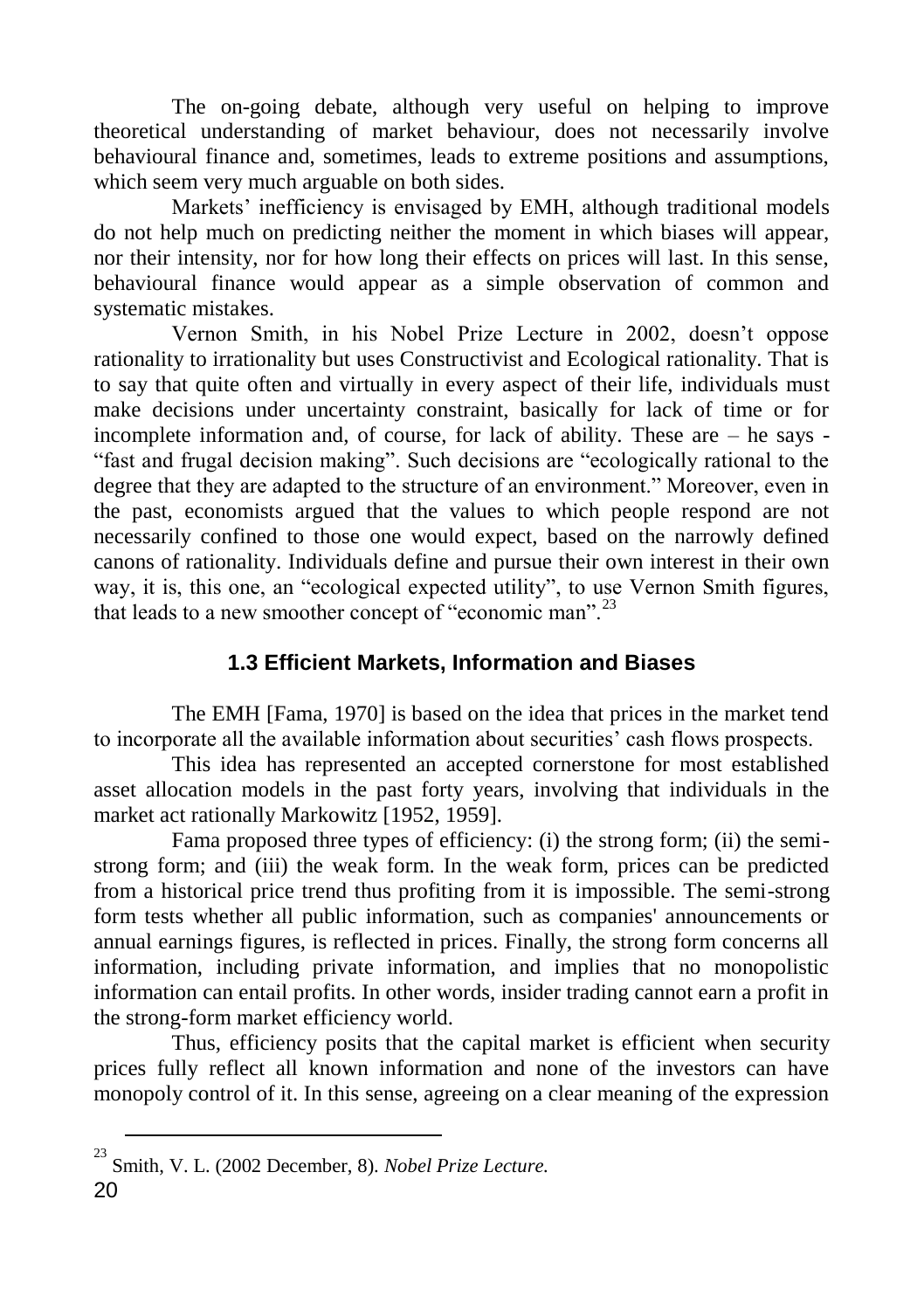"fully reflect", which is rather helpful in setting empirical tests on any efficient market proposition, becomes essential.

As Fama claims, on the basis of his own empirical tests, full market efficiency (i.e. the strong form) is not clearly and easily met [Ball and Brown, 1968; Fama, Fisher, Jensen and Roll, 1969; Iederhoffer and Osborne, 1966; Scholes, 1969]. Nevertheless, the effect of information on price dynamics is an accepted point, at least in the semi-strong form. At the same time, rejecting the EMH implies the rejection of the market equilibrium model (e.g. the price setting mechanism).

Market efficiency denotes how information is factored in prices. The hypothesis of market efficiency must be tested in the context of expected returns: when a model yields a return which significantly differs from the actual return, one can never be certain as whether this is due to an imperfection in the model or to the market inefficiency.

This concept, known as the "joint hypothesis problem" [Fama, 1970], has ever since vexed researchers. Thus, market efficiency *per se* is not testable but has to be tested jointly with an equilibrium asset-pricing model [Fama, 1991]. The only possibility left is then to modify the model by adding different factors in order to mitigate anomalies and to fully explain the return exploited by the model itself [Fama, 1992].

Therefore, the same anomalies work as signals. However, as long as they exist, neither the conclusion of a flaw model nor of market inefficiency can be drawn according to the joint hypothesis.

The EMH is widely recognized as an elegant theory that has held great attention among scholars and practitioners, leading to the idea that free markets are the most efficient means of allocating economic resources. If investors rapidly and rationally incorporate all available information into stock prices, then stock selection is a quite futile activity: no risk-adjusted returns exceeding the market ones can be earned from stock selection. Given this idea, several questions could arise on why institutions and investors put consistent amounts of money in market analyses and market information production.

If an active portfolio management strategy based on identifying "undervalued" stocks is basically unworthy, and if outperformance relative to a valid benchmark is a random outcome rather than the result of insightful investment decision making, then the distinction between luck and skill appears extremely vague and undetermined. Still, financial information and available trading strategies cannot avoid biases and irrational behaviors among investors, as evidenced by the increase in the frequency and severity of bubbles and crashes in the markets. Irrational behaviors by individual and institutional investors drove researchers to develop new theories on how people act in the market: an example is behavioral finance, which is often and wrongly seen as an anti-EMH theory.

• omniscient and, therefore, right;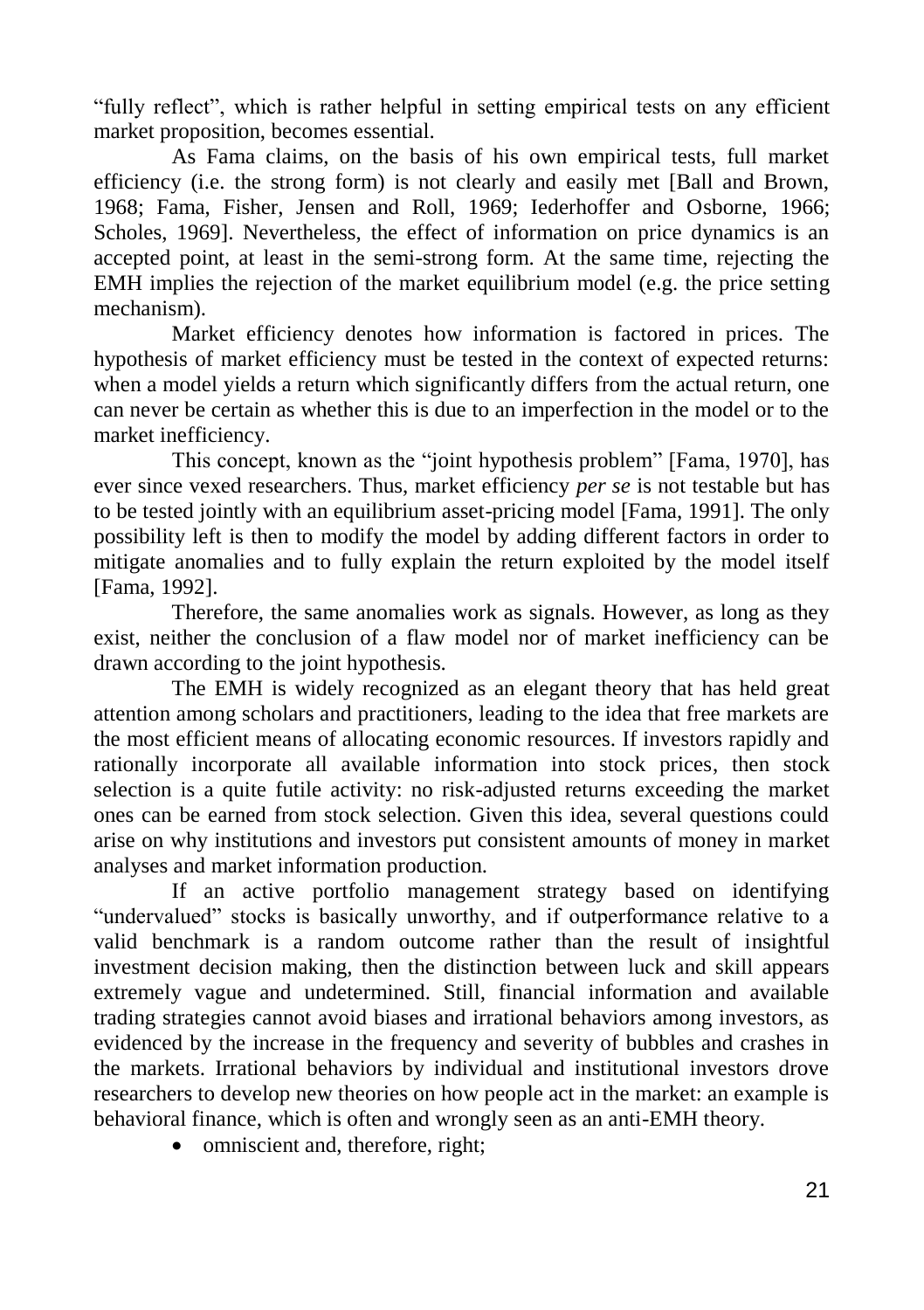- Seeing patterns that don't exist, either embracing certainty (however irrelevant) or, on the other hand Overestimating the likelihood of certain events based on memorable data or experiences;
- Fears connected to changes in important aspects of life (status quo bias), of uncertainty, deriving from information overload or from the existence of too many attractive options (Candy Store Bias) that paralyzes the decision maker;
- Reluctance to admit mistakes and excessive aversion to loss:
- Regression to the mean and ex post overestimating predicting capacity or a tendency to seek only information that confirms one's opinions or decisions;
- Mental accounting.

Human beings are definitely subject to errors and biases in their decision making. Moreover, the ability of more sophisticated, though not always more rational investors, to correct mispricing shows to be quite limited [Shleifer and Vishny, 1997].

Behavioral finance focuses on errors of intuition. This means that cognitive biases are relevant for their intrinsic value as diagnostic indicators of mental mechanisms, in order to derive useful rules for interpreting and – eventually – predicting market trends.

We argue that traditional theory is a correct but largely incomplete theory and behavioral finance represents the best attempt to complete it, by observing and explaining rules people follow unconsciously. Rationality is then a qualitative parameter we can use to evaluate the adequacy of an individual decision, not very useful, though, to evaluate social behavior such as those driving capital market dynamics.

Also, the adequacy of a decision largely relies upon: the number of alternatives likely to be generated by individuals; expectations related to each alternative and associated probability; subjective preferences assigned to the values of possible results; rules used to make decisions. Traditional models remain extremely robust on their normative power, though they usually suffer some kind of blindness to irrationality and actual risk propensity. Still, irrationality occurs and, quite often, not in terms of a random walk. Furthermore, most of the time arbitrage is not effective enough to bring order back. Mistakes are the essential source of potential value or, in other words, in the period of time between the emerging of a mistake in the market and the correction by arbitrageurs' activity, value can be created by *some* investors, at least. The possibility for economic models to embed all discussed elements faces relevant obstacles on subjective behavioral complexity, primarily because rational behavior and optimizing behavior are no longer perfect conceptual substitutes.

External constraints can limit optimization, but not necessarily rationality. In making decisions, individuals need to consider context variables adequately,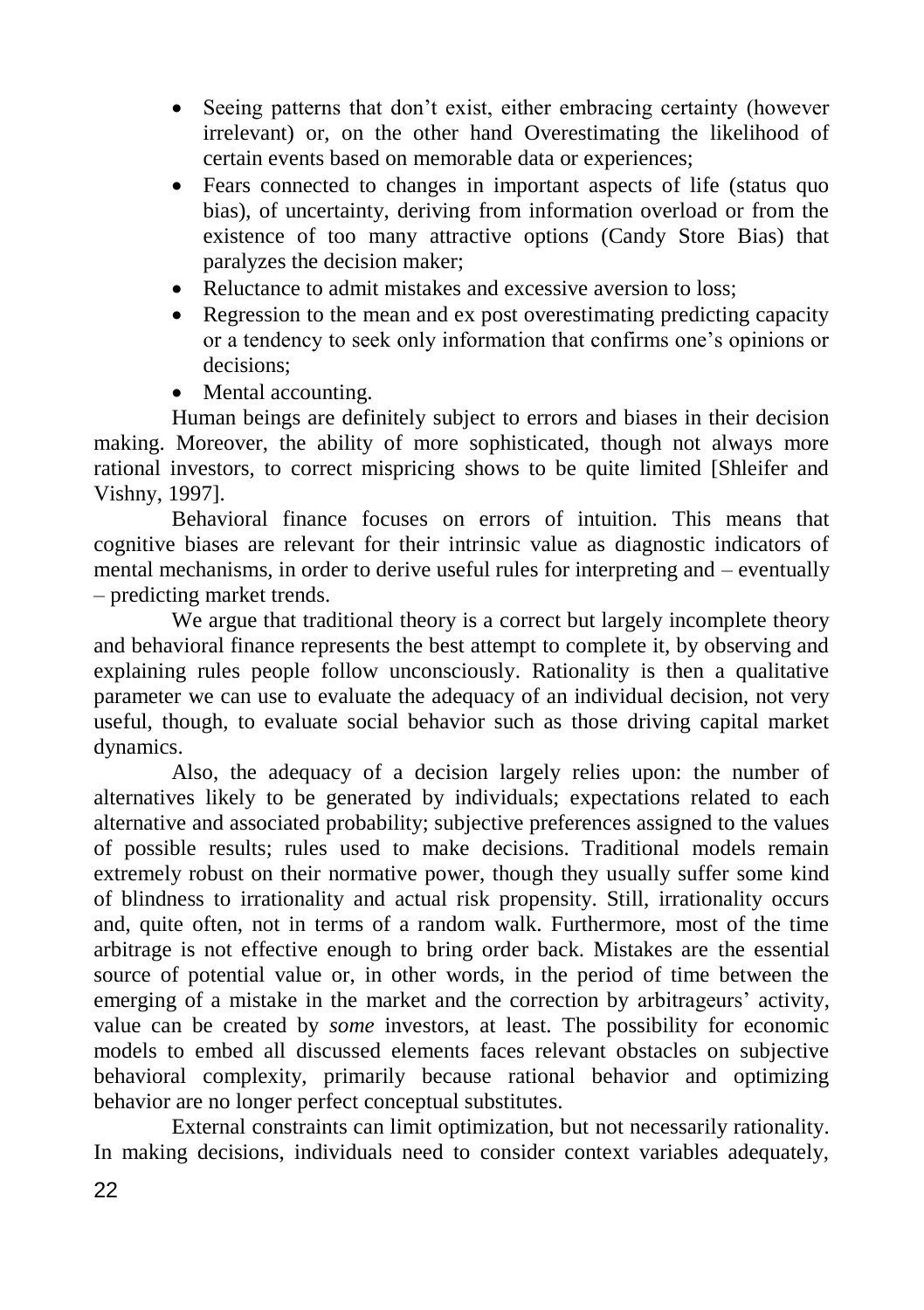also because they determine the social endorsement of a choice, which is more important to people than the evaluations carried out in terms of economic orthodoxy [March, 1994]. This idea would perhaps add a sort of collective rationality to decision making, since external constraints provide a strong contribution in terms of experience.

Behavioral Finance can be considered as part of a larger field of studies, known as Behavioral Economics. Using interdisciplinary approach and experimental techniques normally employed in sociology, psychology and, as we will see, neurobiology, it tries to integrate traditional models in order to better explain agent's systematic errors and behavioral anomalies. Saied it differently, it studies financial markets' dynamics considering the idea that agents may not act that rationally after all.

Thus, the main object of interest is the study of decision making when agents show limits and troubles typical of human nature. In doing so a strong critic to Efficient Market Hypothesis rises.

It was around mid '80s when first critics to the most solid theories up to that time appeared in literature.<sup>24</sup> At that time scholars were concentrating on empirical analysis of discordances between expectations based on EMH and facts. In 1986 Fisher Black found that investors act more frequently than they are supposed to on rumors, rather than on concrete information. It was then that the expression noise traders started to be used.<sup>25</sup> Acting this way, investor tend to sell too early good securities and too late bad ones, at the same time they tend to buy on voices or on too recent prices rather than on fundamental values.

It is then possible to set taxonomy of these behaviors in three main categories:<sup>26</sup>

a) Attitude toward risk;

 $\overline{a}$ 

- b) Non-Bayesian structure of expectations;
- c) Strong influence of how problems are presented on decision making.

Daniel Kahneman and Amos Tversky first noticed these problems<sup>27</sup> in 1979 when they proposed, in their seminal studies, the Prospect Theory. Prospect Theory investigates how individuals do carry their mind processes to forecast future events when money is involved. Studying intuitions thoughts and preferences that come to mind quickly and without much reflection, they found

<sup>24</sup> Jensen, M. (1978). Some Anomalous Evidence Regarding Market Efficiency. *Journal of Financial Economics*, vol. 6.

<sup>25</sup> Black, F. (1986). Noise. *Journal of Finance*, vol.41. 26

Kahneman, D., & Ripe, M. (1998). Aspects of investor psychology. *Journal of Portfolio Management*, vol. 24.

<sup>27</sup> Kahneman, D., & Tversky, A. (1973). On the psychology of prediction. *Psychological Review*, vol. 80; Kahneman, D., & Tversky, A. (1979). Prospect theory: An analysis of decisions under risk. *Econometrica*, vol. 47.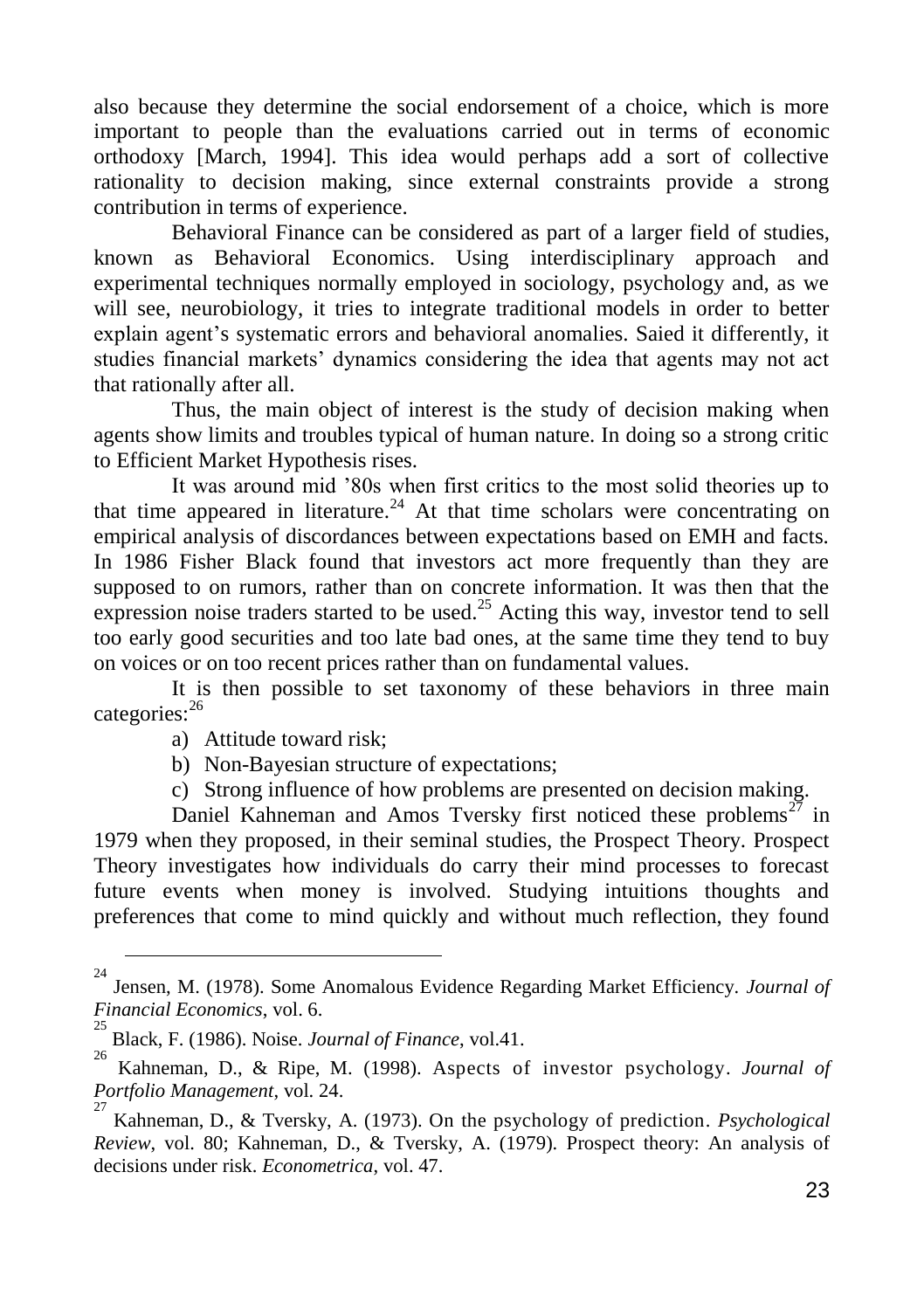three major topics: a) heuristics of judgment; b) risky choice; c) framing effects. Thoughts differ in a dimension of accessibility; some come to mind more easily than others, and drew a distinction between intuitive and deliberate thought processes. They also found that even experts and professional are subjected to such errors. According to Kahneman and Tversky it is therefore necessary to distinguish between intuition and reasoning. The perceptual system and the intuitive operations tend to generate impressions about objects' attributes. These impressions are not voluntary and don't need to be verbally explicit. On the other hand, judgments are always explicit and intentional, whether or not they are clearly expressed. Of course reasoning is involved in all judgments, whether they turn in impressions or in deliberate reasoning. Judgments directly reflecting impressions are those we usually refer to as "intuitive". One of the functions of reasoning is to monitor the quality of both mental operations and explicit behavior.



#### **Figure 1.2 Perception, Intuition and Reasoning**

*Source: Daniel Kahneman, Nobel Lecture, 2002*

Just as Herbert Simon said, problems don't exist in Nature. They are direct consequences of mental models our brain uses to collect and organize information. Mental models frame rules and criteria used in decision-making, therefore choices are extensively bent by how information are collected, organized and presented.<sup>28</sup>

<sup>24</sup> <sup>28</sup><br><sup>28</sup> "For example, investors may extrapolate short past histories of past earnings growth of some companies too far into the future and therefore overprice these glamorous companies without a recognition that, statistically speaking, trees do not grow to the sky. Such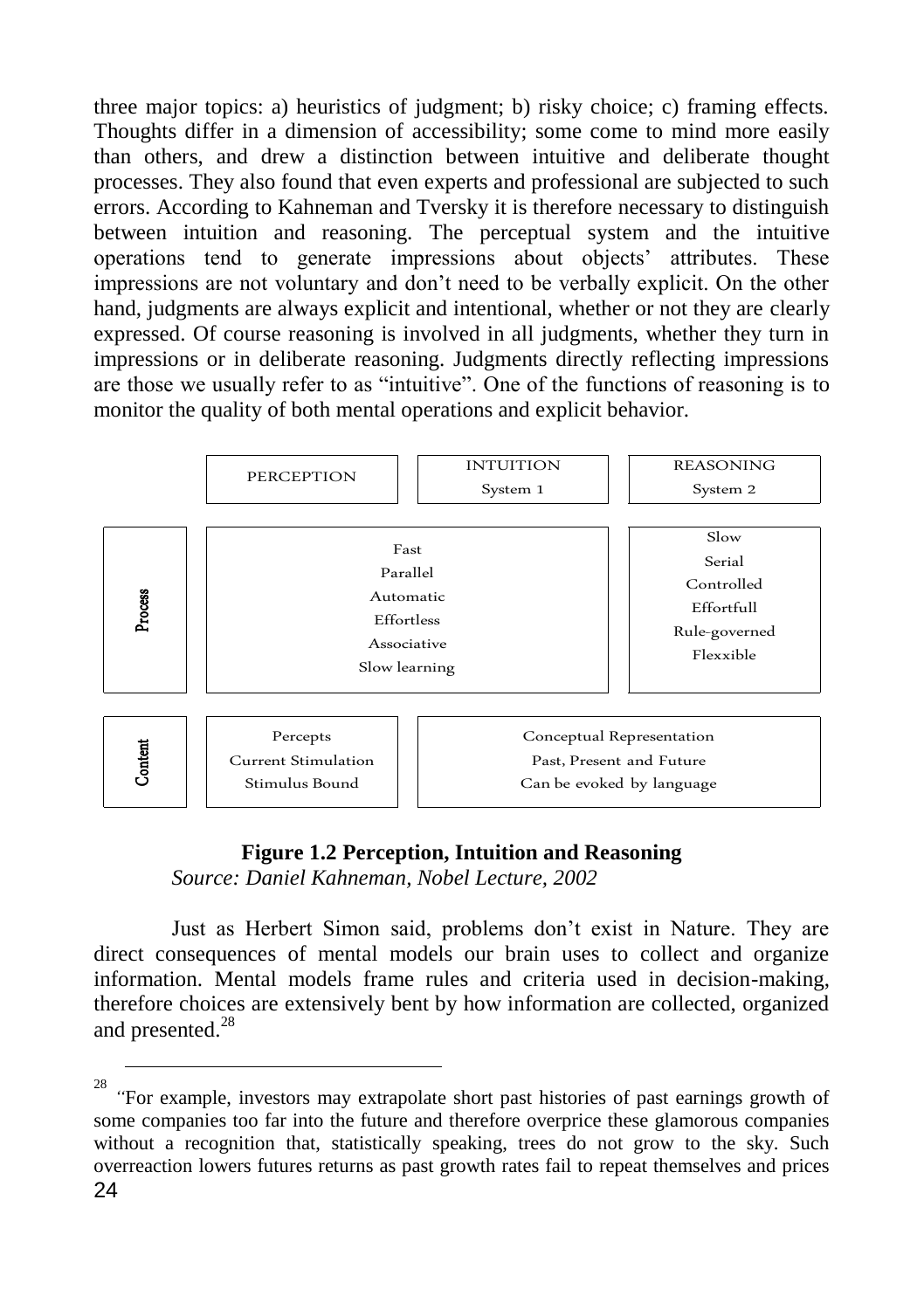Having in mind the basic ideas above exposed, it is easier to go through the most frequent cognitive mistakes individuals face in their everyday decision making. Field evidence demonstrates that cognitive biases are systematic and mostly uncontrolled deviations from rationality. They are not always or necessarily mistakes.

Often they simplify processes, by reducing complexity of mental work, thus freeing extra calculation capacity.

Such distortions in rational thought involve, obviously, most human activities, but they are particularly significant in all decision making concerning the use of money.

For taxonomic reasons it is useful to set two main categories, each containing several types, as a mere example some can be listed:

- Biases
	- o Overconfidence
	- o Excessive Optimism
	- o Confirmation Bias
	- o Illusion of control
- Heuristics

 $\overline{a}$ 

- o Representativeness
- o Availability
- o Anchoring
- o Affect heuristic

Among mentioned, most frequent and relevant in its consequences is overconfidence.

An individual display overconfidence, and often a subsequent excessive optimism, when exaggerate trust in his own judgment, predictions capacities and more general abilities.

Overconfident people tend to overestimate positive chances and their ability to control events, underestimating risk associated to preferred options and neglecting to properly consider possible drawbacks and their probability distribution.

Sometimes overconfidence tends to characterize rather homogeneously professional groups, such as top managers, top professionals, and financial analysts.

People in such groups acquire such an attitude, displaying arrogance and complacency, often not accepting ideas and opinions coming from outside their group. Typical mistakes related to overconfidence are the above mentioned illusion of control; tendency to projecting the immediate past into distant future; drawing conclusions from a limited sample size; confusing familiarity with knowledge.

adjust to more plausible valuations". A. Shleifer (2000). *Inefficient Markets: An introduction to Behavioural Finance*. Oxford University Press, Oxford, 11.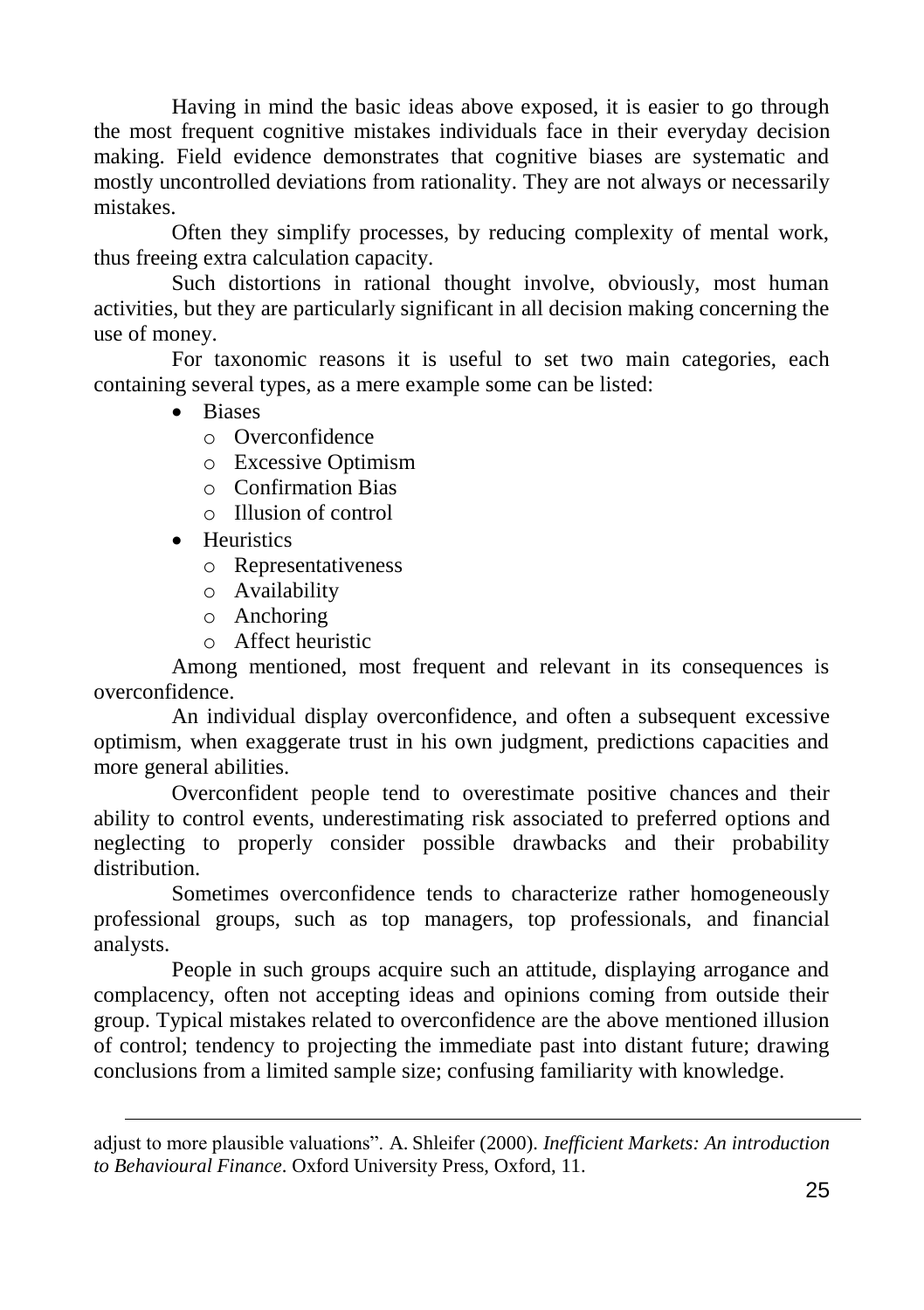Heuristics also leads to frequent mistakes in decision making. Typical and frequent are:

 Herd-like behavior (social proof), consisting in believing that the crowd is omniscient and, therefore, right;

 Seeing patterns that don't exist, either embracing certainty (however irrelevant) or, on the other hand Overestimating the likelihood of certain events based on memorable data or experiences;

 Fears connected to changes in important aspects of life (status quo bias), of uncertainty, deriving from information overload or from the existence of too many attractive options (Candy Store Bias) that paralyzes the decision maker;

• Reluctance to admit mistakes and excessive aversion to loss:

• Regression to the mean and ex post overestimating predicting capacity or a tendency to seek only information that confirms one's opinions or decisions;

• Mental accounting.

 $\overline{a}$ 

All the above mentioned expressions of irrational behavior and, perhaps more explicitly, their frequency, are positive arguments in favor of EMH critics:

- Investors do make mistakes
- Their mistakes are quite often positively related to each other.

In other words, not only agents are not rational as much as traditional theories assume, they also frequently are irrational in the same way<sup>29</sup> and sophisticated trader don't seem to have the power, capacity and risk attitude required to bring prices back to equilibrium.

Such behavior is clearly held by professional investors as well.<sup>30</sup> Mutual funds and other professionals tend to lean too much toward their benchmarks, like S&P 500, in order to reduce the risk of being beaten by the market. In doing so they often sell securities or by them for the only reason that they enter or exit the index.<sup>31</sup> Arbitrageurs don't seem to find as easily and frequently adequate substitutes securities to carry safe short sales.<sup>32</sup> Many studies over years

<sup>29</sup> Shiller, R. (1984). Stock prices and social dynamics, Brooking Papers on Economic Activity, vol. 2.

<sup>&</sup>lt;sup>30</sup> Lakonishok, J., Shleifer, A., & Vishny, R.(1992). The structure and performance of the money management industry. *Brooking Papers on Economic Activity Microeconomics*, 339-91. 31

Scharfstein, D., & Stein, J.(1990). Herd behavior in investment. *American Economic Review*, vol. 80.

<sup>26</sup> 32 Campbell, J.Y., & Kyle, A. (1993). Smart money, noise trading and stock price behaviour. *Review of Economic Studies*, vol. 60; "These broad classes of securities do not have substitute portfolios, and therefore if for some reason they are mispriced, there is no risk less hedge for the arbitrageur. An arbitrageur who thinks that stocks as a whole are overpriced cannot sell short stocks and buy a substitute portfolio, since such portfolio does not exist. The arbitrageur can instead simply sell or reduce exposure to stocks in the hope of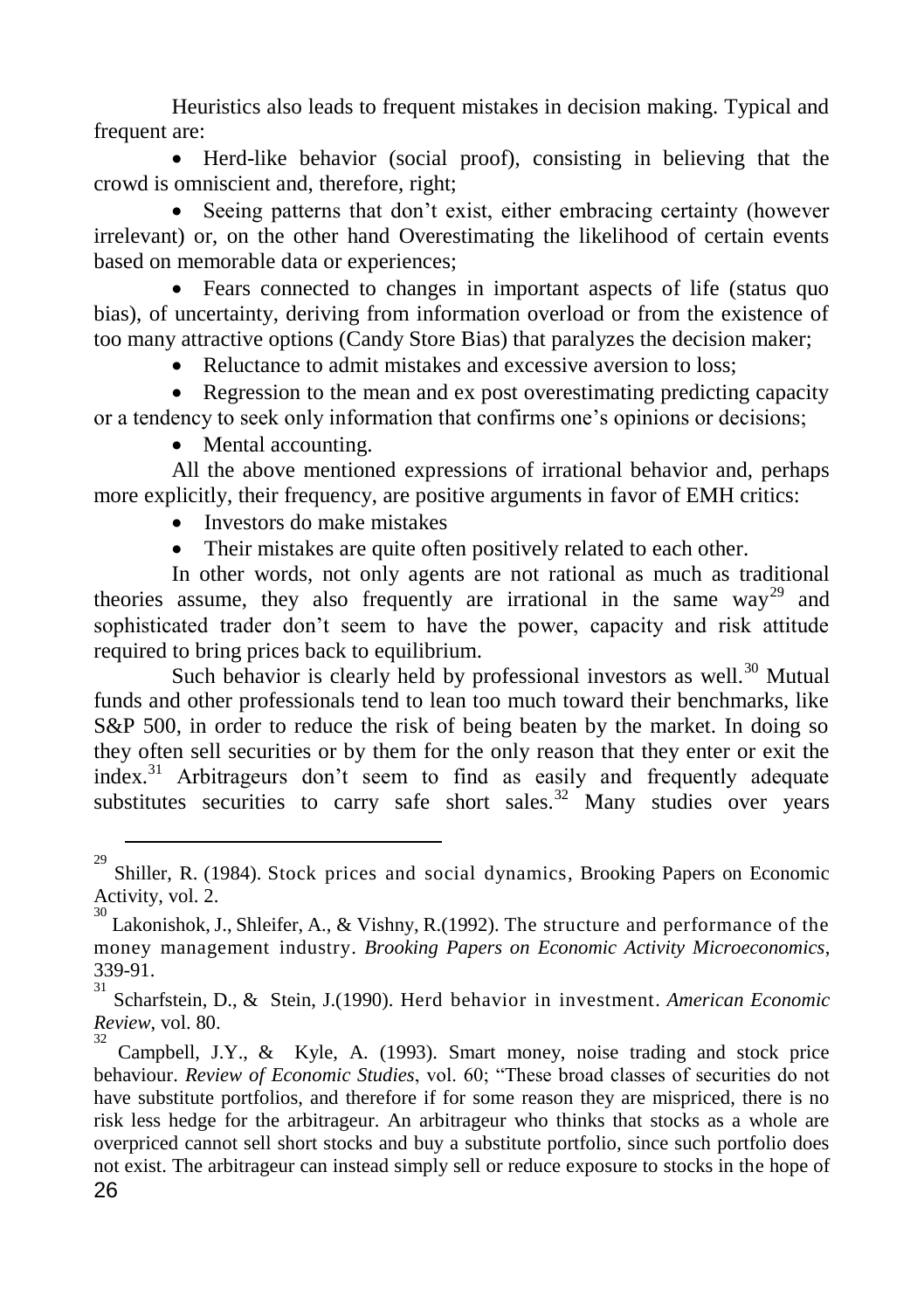highlighted several anomalies in investors' behavior, regarding less their professional skills,<sup>33</sup> weakening, in doing so, the idea of market efficiency and agents' rationality.

Grouping incoherent behaviors we can have three main categories:

- a) Bounded rationality, as proposed by Herbert Simon, explaining limits in human brain ability in problem solving;
- b) Limited, if existing at all, capacity to predict future events leading to choices with negative long run output;
- c) Limited capacity to pursue self-interests, often in favor of other individuals.

The strength of evolutionary theory, stating the interaction between market's dynamics and learning processes drive events in the same direction predicted by models, is therefore reduced by field evidence that most irrational behavior do not provoke adequate reactions in the market. Even the idea that fools rapidly lose their money, doesn't appear to meet reality, since the increasing size of internationalized markets keep on providing new fools to irrational trading.<sup>34</sup>

Learning from experience seems not to be an easy accomplishment either. Learning can be costly in terms o effort and time consuming, nevertheless in complex environments like financial markets seeking experience can be a vain effort for agents never getting to learn the right thing by the right time.<sup>35</sup>

Summing up what stated so far and viewing the financial market as a nonpersonal device likely to work as supposed by traditional models, any deviation from the model is a mistake. Deviations are though represented by transaction

an above market return, but this arbitrage is no longer even approximately risk less, especially since the average expected return on stocks is high and positive". Shleifer, A. (2000). *Inefficient Markets: An introduction to Behavioural Finance*, 14.

<sup>33</sup> De Bondt W. F. M., & Thaler, R. (1985). Does the market overreact ? *Journal of Finance*, vol. 40; Jegadeesh, N., & Titman, S. (1993). Returns to buying winners and selling losers: implication for stock market efficiency. *Journal of Finance*, vol. 48; Siegel, J. (1993). *Stocks for the long run*. Mc Graw Hill, New York; Shleifer, A. (2000). Inefficient Markets: An introduction to Behavioural Finance , 19; De Bondt W. F. M., & Thaler, R. (1987). Further evidence on investor overeaction and stock market seasonality. *Journal of Finance*, vol. 42; Fama, E., & French, K. (1992). The cross section of expected stock returns. *Journal of Finance*, vol. 42; Lakonishok, J., Shleifer, A., & Vishny,R. (1994). Contrarian investment, extrapolation and risk. *Journal of Finance*, vol. 49.

<sup>34</sup> De Long, B., Shleifer, A., Summers, L., & Waldman, R. (1990 August). Noise Trader Risk in Financial Markets. *Journal of Political Economy*, vol. 98; Shleifer, A., & Vishny, R. (1997 March). The Limits of Arbitrage. *Journal of Finance*. Vol. 52. 35

Shefrin, H. (2000). Beyond greed and fear: Understanding behavioral finance and the psychology of investing. Harvard Business School Press, Boston, USA.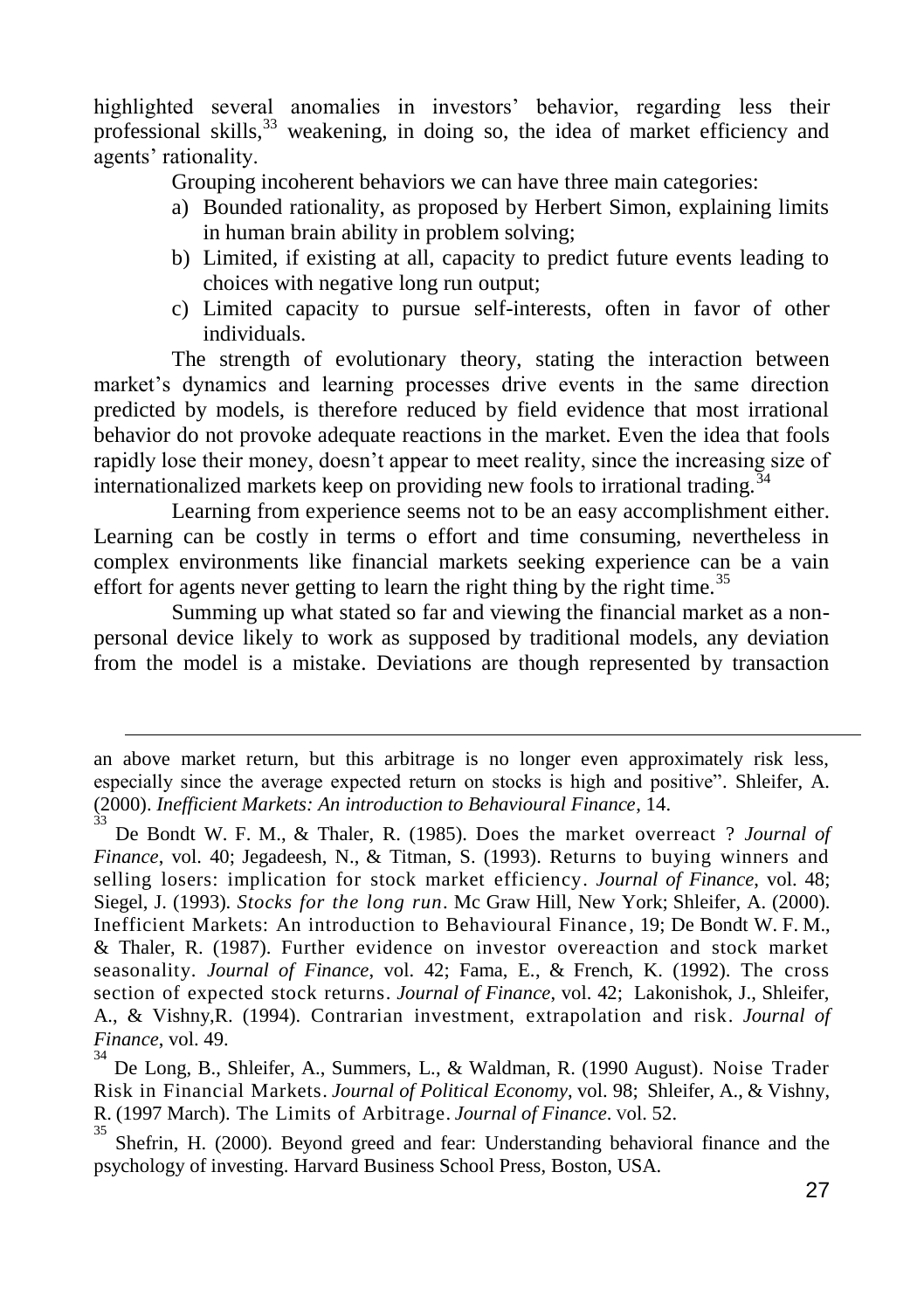costs, fiscal policies and irrational behaviors.<sup>36</sup> Thus market is influenced by human (fallacy) actions having different origin and experience level, here meant as the result of past mistakes; no models can so far capture and explain such complexity in every possible scenario. This is though what creates possibilities for carving out value.

If we consider the market more similar to a social system rather than to a hardware piece, we must expect that it will work as such. In social systems, information has an economic value, since is not as available as the theory require.<sup>37</sup> We will therefore have that:

a) Most valuable information will cost more;

b) Useful information will be total information minus misunderstood information;

c) Information value is a negative function of information diffusion.<sup>38</sup>

It is then crucial understand how information is produced and conveyed to the market, but also who does the job and what kind of bias they are exposed to, which help to understand how their action influence, if it does, market's trends.

# **1.4 Financial Analyst's portrait**

When arguing about financial markets in terms of social systems, one consequence is that rationality should be evaluated not only in terms of efficacy (achievement of expected results) but also in terms of coherency with the environment (other individuals' sentiment and expectations, which could be biased). Therefore, individual cognitive biases and deviations from rationality are not necessarily endogenous errors. In helping the mind to work conveniently in a complex environment (i.e., the capital market), rationality does not necessarily manage uncertainty in order to discover the truth, but to produce sense [Luckmann and Berger, 1966; Popper, 1959; Simon, 1955].

In complex environment biases will appear more frequently, although not necessarily more relevantly for the social system as a whole. At the same time, the investors' mind dealing with market complexity assumes information as a guide to environmental coherency, which is useful in order to feel comfortable even in the stake of errors. In this framework, understanding the dynamics followed by

<sup>36</sup>

Graham, B., Dodd, D. (1934). *Security Analysis*. McGraw-Hill, New York, 23. "Hopefully, future research will throw more light on the inner workings of the "voting machine" and make clear how market and individual decision making anomalies are linked." 37

Grossman, S., & Stiglitz, J. On the impossibility of informationally efficient markets. *American Economic Review*, vol. 70, 393-408.

<sup>28</sup> 38 Maxwell, J. (1871). *Theory of heat.* Green & Co., Longmans, London.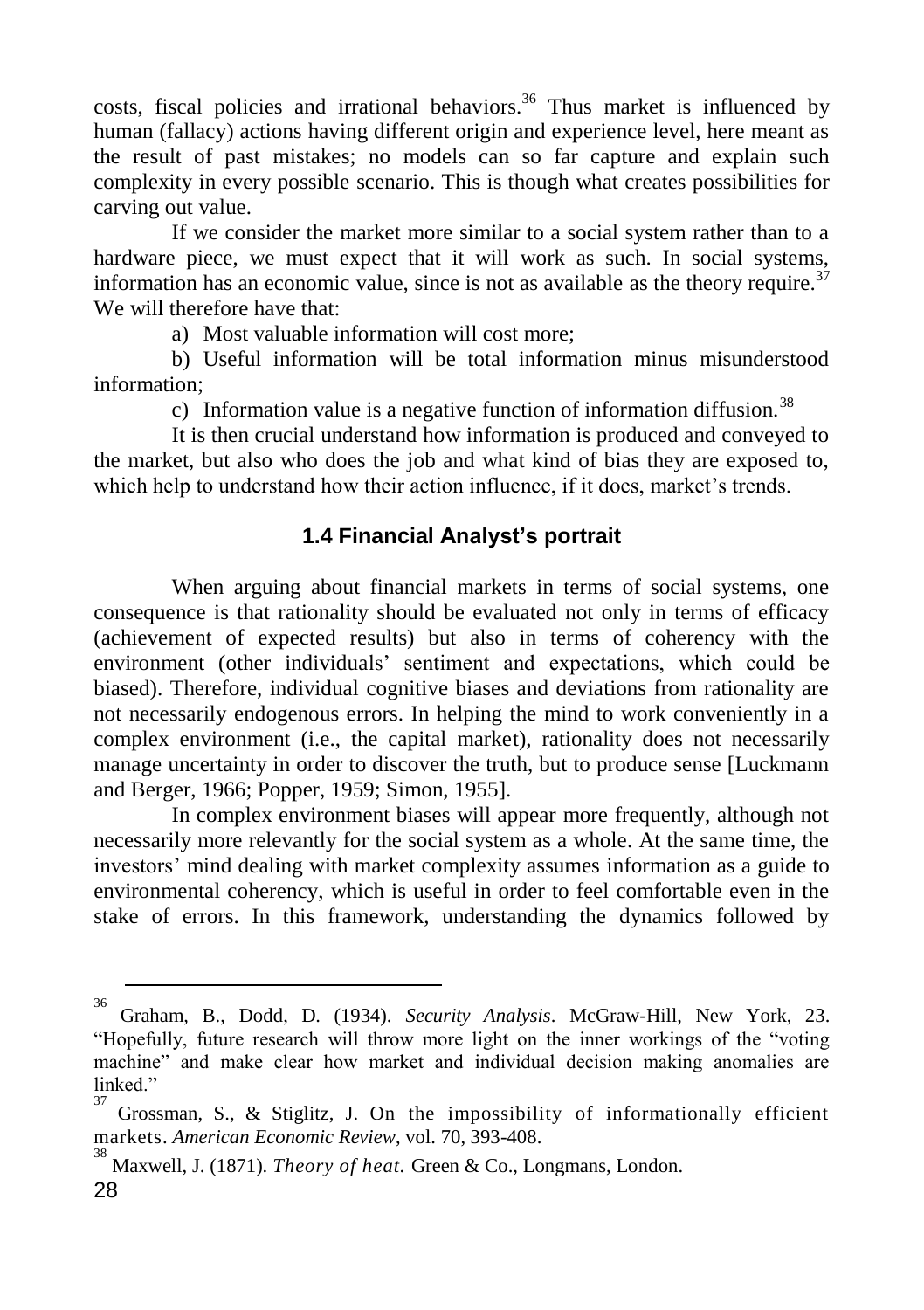professional information providers becomes crucial, as they can give to the market the shape they like, rather than to describe the shape it really has.

The trading behavior of retail investors often demonstrates that they fail in understanding the true message: analysts do not always mean what they write in their reports [Peixinho and Taffler, 2010].<sup>39</sup> Nevertheless both retail and institutional investors still trust analysts and follow their recommendations. Reliance on analysts' expertise reduces the perception that investors have of uncertainty [e.g., Jiang, Lee, and Zhang, 2005; Zhang, 2006]. Moreover, the literature gives evidence to the fact that analysts may play a much greater role in the bad news domain, since corporations' managers tend to withhold bad news [e.g., Hong, Lim and Stein, 2000; Kothari, Shu and Wysocki, 2010]. Rationales for trusting analyst reports are evident, since they are:

• Mostly highly educated professionals with an economic, business or financial background;

• Supposed to possess high standards in professional requirements as those requested by the Chartered Financial Analyst Institute or similar organizations;

 Bound to comply with the Code of Ethics and Standards of Professional Conduct, which implies to act with integrity, competence, diligence, respect, and in an ethical manner with the public, clients, prospective clients, etc.; but also to place the integrity of the investment profession and the interests of clients above their own personal interests, to promote the integrity of, and uphold the rules governing, capital markets;

 Mostly analytical minded people with strong mathematical competences.

In short, analysts forge themselves to be the kind of person one would trust. Investors dealing with complex environment, such as financial markets, need to relay on someone in order to make a complex decisions. Deciding within uncertainty can be a serious problem; trust can be a partial solution. Due to their characteristics, analysts embody all the elements that make investors feel rational though they are perfectly aware of the fact that they miss most of the information and competences needed.

At the same time trust has many implications, mainly driven by its characteristics (Olsen, 2012):<sup>40</sup>

1. Trust builds slowly but can be destroyed quickly;

Retail investors seem strongly mislead in their decisions when analyst recommendations exert positive or no "pressure" on these non-sophisticated clientele (i.e., "strong buy", "buy" or "hold"). Such recommendations are likely to keep stock prices artificially high and lead investors to delay the incorporation of going-concern uncertainties into stock prices.

<sup>40</sup> Olsen R. A. (2012), Trust: The Under Appreciated Investment Risk Attribute, paper presented at 19<sup>th</sup> Annual Meeting of the Multinational Finance Society, Kracow, June 2012.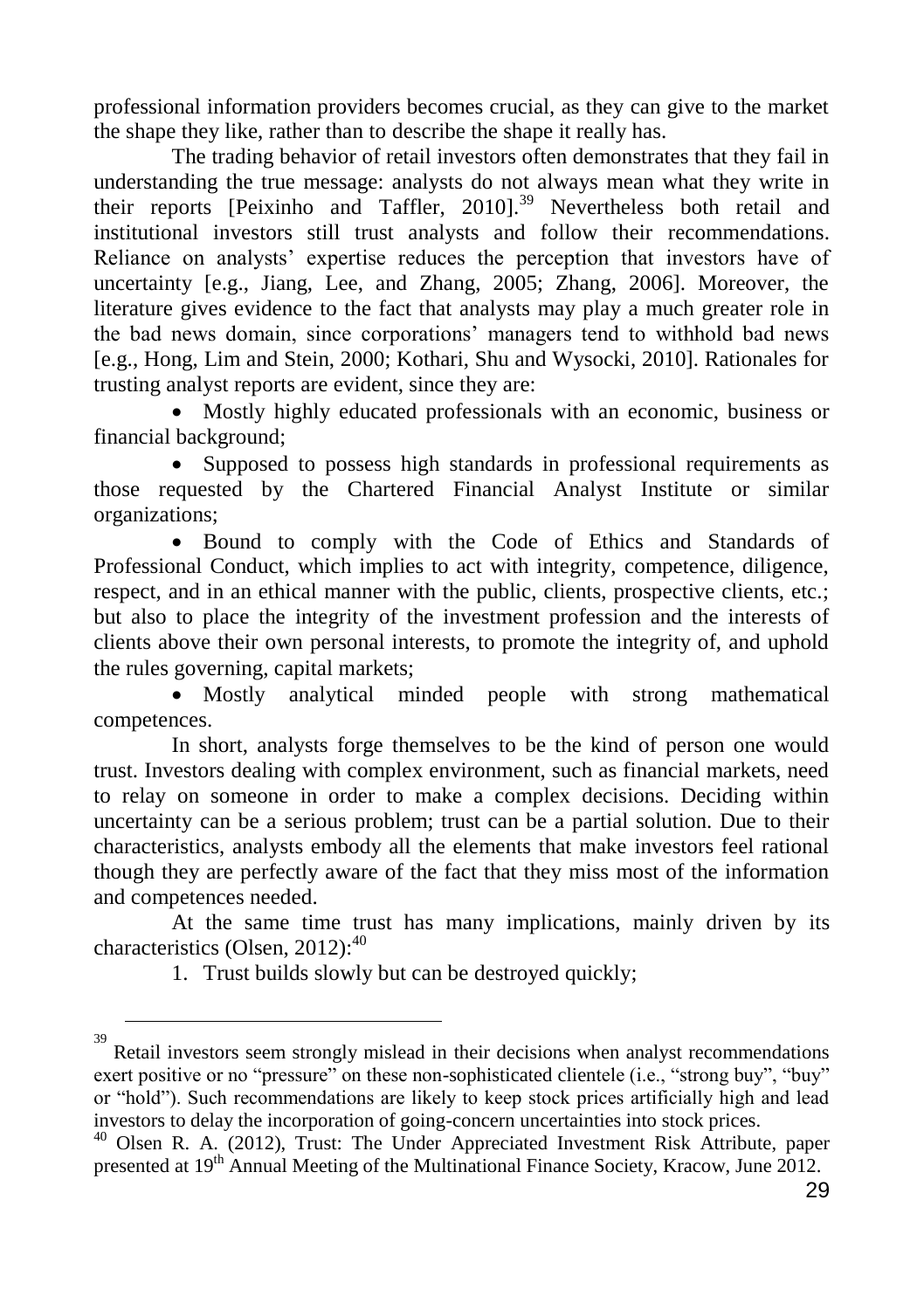- 2. Trust is strongest when based on personal association and contact;
- 3. Trust destroying events are more salient and seen as informative;
- 4. Trust is more difficult to establish with women;
- 5. Trust is weakened by diversity in values and beliefs;
- 6. Trust is weakened by perceptions of inequality (wealth, status).

If we look at the list above, we can easily realize that financial analysts are in a halfway position between retail investors, covered corporations' management and institutions they work for. They tend to act, think and write reports in a manner that should be perceived as reliable by all sides, which often have opposite interests, though traditional value enhancement theory postulate they all share the same goal: create value. Still analysts face a trust-building problem on three opposite sides and they have to develop accurate strategies to solve it. This seems to have quite an influence in their use of language and in the way they write. Hardly do analysts write something they don't think in a natural, straightforward and convincing way. If they have to, because of possible conflicts of interests, chances are that the way they express it will contain linguistic evidence of such biases.

Neuroscience defines a social behavioural output as a function of online processing of social stimuli.<sup>41</sup> This leads to the consequence that a social behaviour, such as investing in the capital market, requires people to direct their attention to specific stimuli (information on investment fundamentals; experts' opinions etc.) coming from the specific environment considered (the capital market) and give meaning to them. Only after mentally ordering those stimuli investors can consider their personal utility function in terms of goals and expected returns and after calculating the outcomes associated with possible behavioural responses (coherent with the social environment) can decide on their personal response.<sup>42</sup> This is why, for example, emotion has very strong and predictable effects on cognitions and decision processes. Emotional experiences engage sensible cognitive strategies that influence response selection. $43$ 

People feeling good are more likely to engage in automatic cognitive process, react quickly, underestimate risk and focuses on positive explanations when making decisions or judgments. On the other hand, when people are feeling

<sup>41</sup> Crick, N.R., & Dodge, K. A. (1994). A review and reformulation of social informationprocessing mechanisms in children's social adjustment,. *Psychological Bulletin*, 115, 74- 101.  $\frac{1}{42}$ 

Beer, J. S. (2007). The Importance of Emotion-Social Cognition Interactions for Social Functioning, in Jones, E. H. and Winkielman, P., Social Neuroscience, integrating Biological and Psychological Explanations of Social Behavior. The Guilford Press, New York, 15.

<sup>43</sup> Levenson, R.W. (1999). The interpersonal functions of emotion, Cognition and Emotion, 13, 481-504.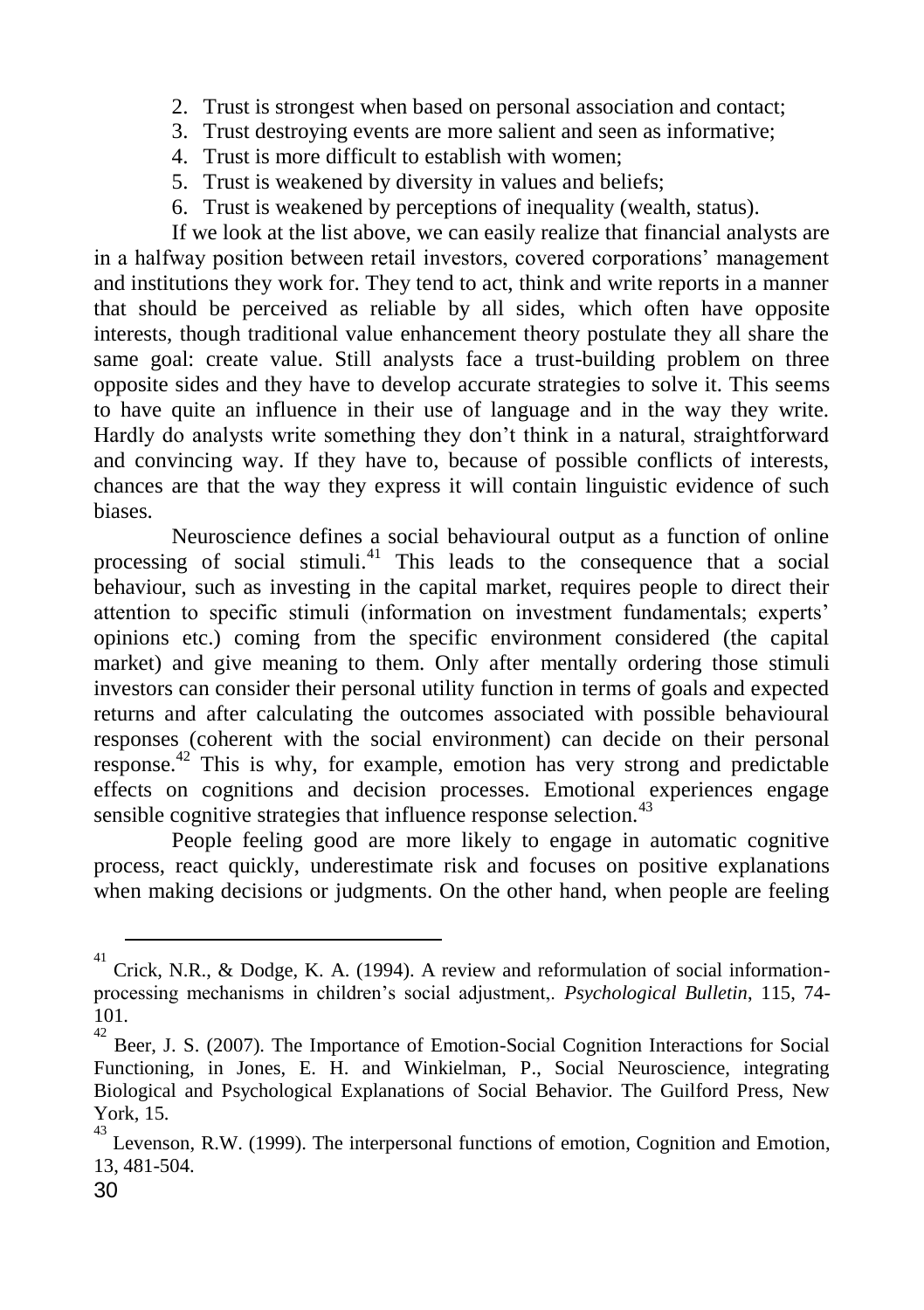bad, they are more likely to engage in effortful cognitive processes, react more slowly, overestimate risk and focuses on negative explanations when making decisions or judgments.

Interpreting the statement above in terms of EMH requires agents to have an information set and the capacity to use it by far more complete than could ever be given to one mind. Also, as Damasio demonstrates, because of the brain physiology, such a talented mind would be totally incapable to stop at an appropriate level the number of iterations needed to make a proper decision. This may cause the temptation in scholars to ignore this reality because it is poorly understood and does not yield to our familiar although inadequate modeling tools, and to proceed in the implicit belief that functions and curves capture what is most essential of what we observe.

Creating deliberately rules of action and being conscious of their effectiveness require to remain sensitive to the fact that most human decision making is not primarily guided, if at all, by conscious rationality. The brain has over millennia developed arrangement capacities and survival properties that take account of opportunity costs and environmental challenges that are invisible – so far - to any possible modeling effort.

In this sense trust appear to be the most revealing example of what stated above, for the role it plays in social behaviour everywhere in the world, in different times and among all species socially organized. To trust someone imply the existence of an interpersonal link aimed to achieve an improved state compared to the status quo. Possible outcomes of a choice strongly depend on combined effects of others' choices and behaviour. Being impossible to adequately calculate all implications for each external stimulus, trust operates as a consistent simplifying factor for those calculi $44$ 

In more simple words, trust seems to be a convenient shortcut for economic choices, but works somehow in the wrong direction when interpreted in a classical theory framework. If the idea of maximising subjective utility function is essential on coding economic rational behaviour and this because rationality imply correct logic and calculus, trust, which is nothing more than a quite often not very accurate esteem, has very little to do with precise calculus, and, as a direct consequence, with rationality. Still trust is an essential component of economic behaviour adding efficacy and efficiency in all cases in which contracts fail on considering every possible effect of misbehaviour.<sup>45</sup> Putting it again as Vernon Smith does, "We have become accustomed to the idea that a natural system like the human body or an ecosystem regulates itself. To explain the regulation, we look

<sup>44</sup> Pelligra, V. (2007). I paradossi della fiducia: scelte razionali e dinamiche sociali, Il Mulino, Bologna.

<sup>45</sup> Mill, J. S.(1848). *Principle of political economy*.John W. Parker, London; Arrow, K. J. (1974). *The limits of Organizations*. Norton. New York.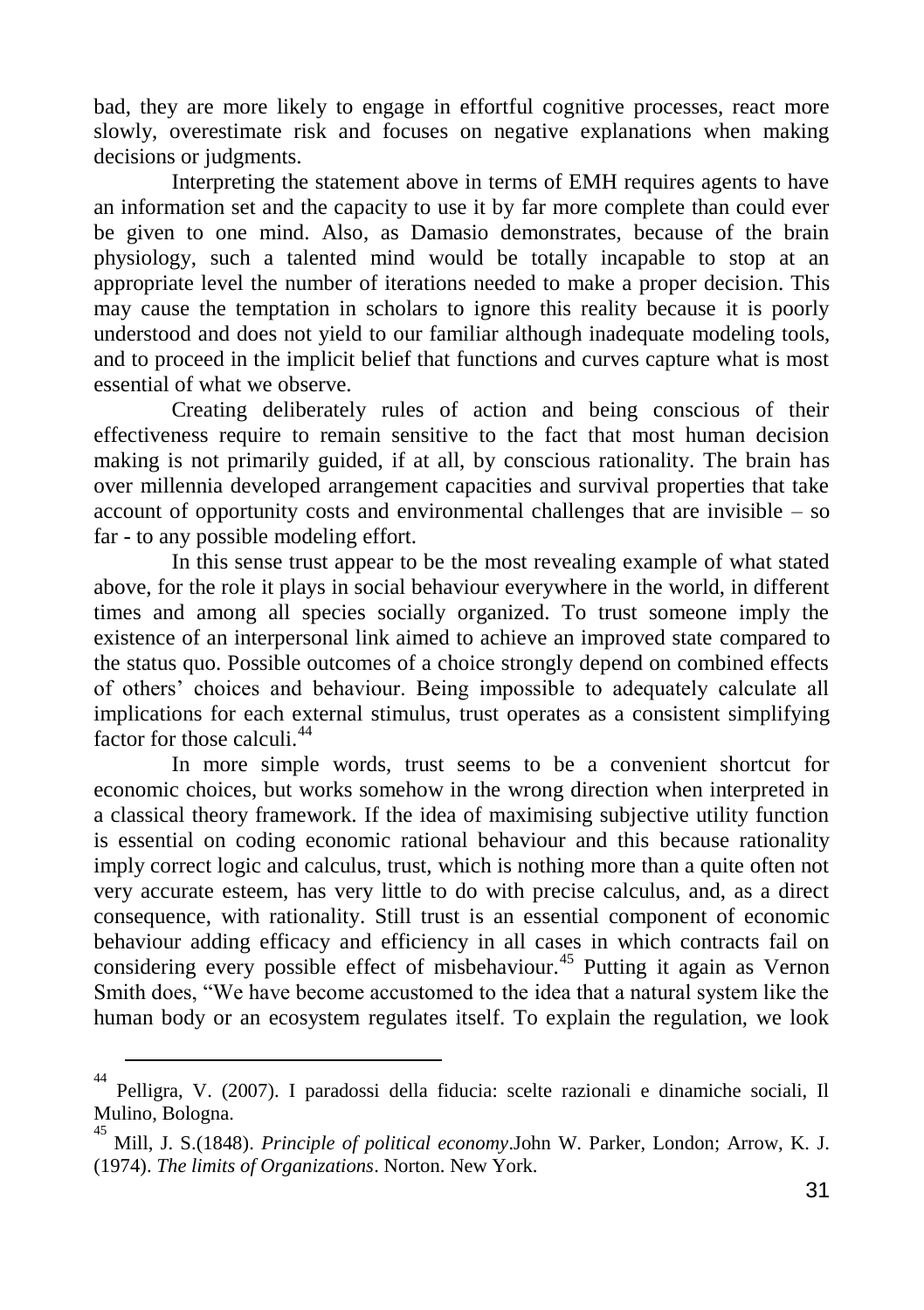for feedback loops rather than a central planning and directing body. But somehow our intuitions about self-regulation do not carry over to the artificial systems of human society. The actual shape we observe is the consequence of myriads of individual decisions."<sup>46</sup> What appears really important is not to confuse rationality with selfishness, since standard models usually promote or require selfish behaviour. Still, as demonstrated by experimental economists, selfish behaviour is not necessarily prevalent in common economic decisions and this seems to somehow contradict standard models. But when one actor' selfish behaviour is perceived as unfair (quite often I would say) by other actors, the latter may react, punishing such behaviour and such costly consequences should drive rational behaviour toward a non-selfish attitude.

# **1.5 Conclusions**

In traditional corporate finance theory - and portfolio theory within it  $$ price mistakes are an essential source for potential value or, in other words, in the period of time between the emerging of mispricing in the market and the correction by arbitrageurs' activity, value can be created by some investors.

Following EMH such dynamics must be interpreted in a statistical sense: market equilibrium must be intended in a long run framework and in a dynamic flexible way.

Cognitive biases are relevant for their intrinsic interest and for their value as diagnostic indicators of mental mechanisms, in order to derive useful rules for interpreting and – eventually – predicting market trends. Choices are often affected by contingent judgments about the scenarios, and the potential impact of each choice on the decision maker general frame of reference, in this considering previsions on the social adequacy of a choice and the forthcoming behavior.

Rationality is attractive to scholars since simplify models, but being a qualitative parameter, it can be used only to evaluate the adequacy of an individual decision, it is not very useful, though, to evaluate social behaviour such as those driving capital market dynamics. Also the adequacy of a decision largely relay on:

- The number of alternative likely to be generated by individuals;
- Expectations related to each alternative and associated probabilities;
- Subjective preferences assigned to the values of possible results;
- Rules used to make decisions.

 $\overline{a}$ 

The hypothesis that prices fully reflect available information is a partial and faulty description of price formation. Following the standard scientific rule, however, market efficiency can only be replaced by a better specific model of price formation, itself potentially dumped by empirical tests.

<sup>32</sup> 46 Smith, V. L. (2002). *Nobel Prize Lecture*, here referring to Herbert Simon.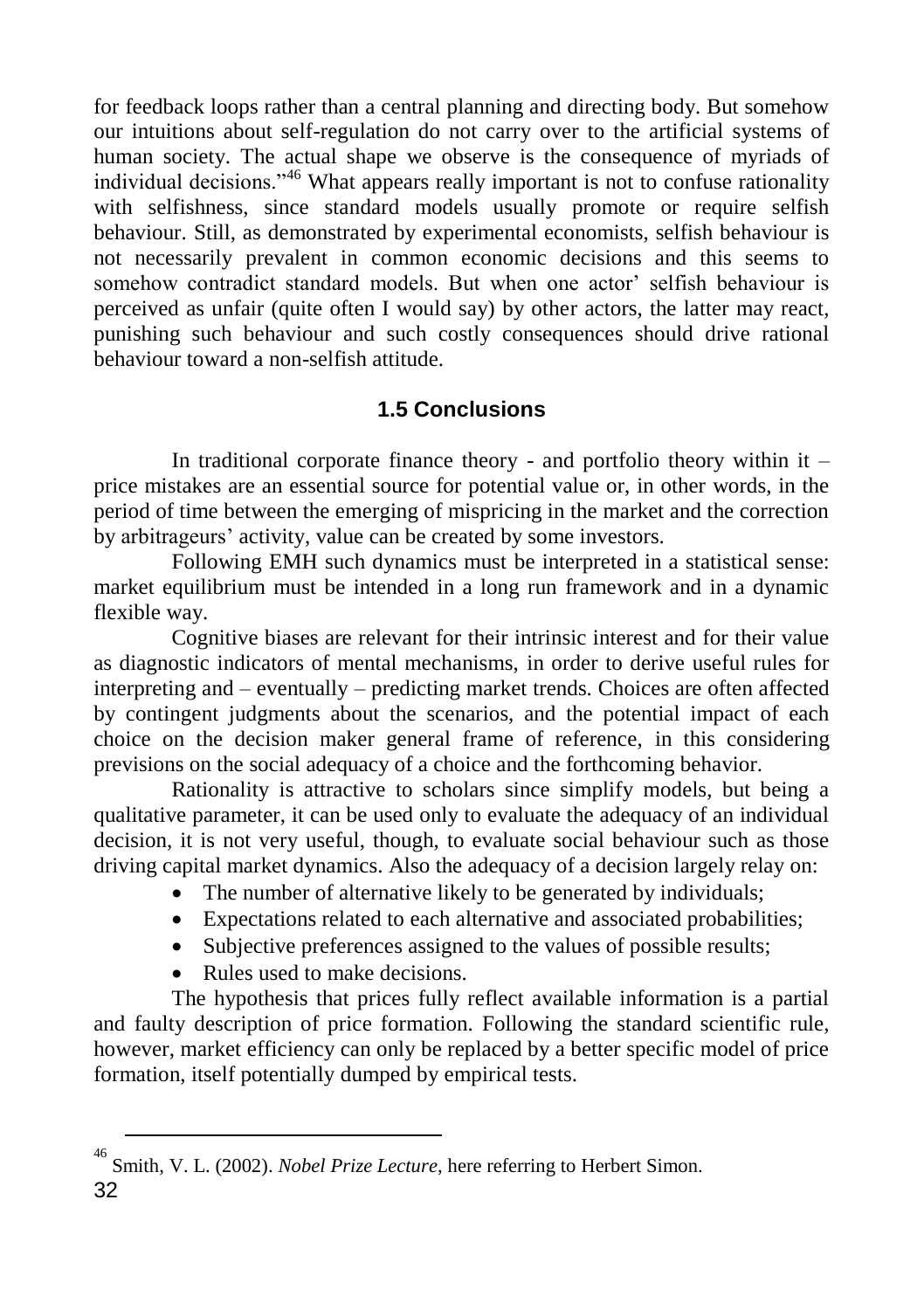Alternatives must though specify biases in information processing that cause the same investors to under-react to some types of events and over-react to others. At the same time they must explain the range of observed results better than the simple market efficiency.

Financial analysts have an essential role in such processes; their work, their rationality and their biases strongly influence other market agents' behaviors. This is why the study of their role is of a great interest. Rational behaviour and optimizing behaviour are no longer perfect conceptual substitutes and external constraints can for sure limit optimization strategies, but not necessarily rationality. Making a decision need to adequately consider context variables, also because those variables determine the social endorsement of the choice, more important to individuals than evaluations expressed in terms of economic orthodoxy.<sup>47</sup> This idea would perhaps add a sort of a collective rationality to decision making, since external constraints provide a strong contribution in terms of experience.

The following chapters are aimed at explore a multiplicity of Analysts' work and behavior aspects, through the recognition of ten years of research work on the topic carried by the authors.

#### **References**

- 1. Arrow, K. J. (1974). *The limits of Organizations*. Norton. New York.
- 2. Beer, J. S. (2007). *The Importance of Emotion-Social Cognition Interactions for Social Functioning, in Jones E. H. and Winkielman P., Social Neuroscience, integrating Biological and Psychological Explanations of Social Behavior*. The Guilford Press, New York.
- 3. Black, F. (1986). Noise. *Journal of Finance*, vol.41.

- 4. Campbell, J.Y., & Kyle, A. (1993). Smart money, noise trading and stock price behaviour. *Review of Economic Studies*, vol. 60.
- 5. Crick, N. R., & Dodge, K. A. (1994). A review and reformulation of social information-processing mechanisms in children's social adjustment. *Psychological Bulletin*, 115, 74-101.
- 6. Damodaran, A. (1997). *Corporate Finance, Theory and Practice*. John Wiley & Sons, Inc. New York.
- 7. De Bondt, W. F. M. & Thaler, R. (1985). Does the market overreact? *Journal of Finance*, vol. 40.
- 8. De Bondt, W. F. M. & Thaler, R. (1987). Further evidence on investor overeaction and stock market seasonality. *Journal of Finance*, vol. 42.

<sup>47</sup> Cfr. March, J. G. (1994). *A Primer on Decision Making: How Decisions Happen*. Free Press, New Haven.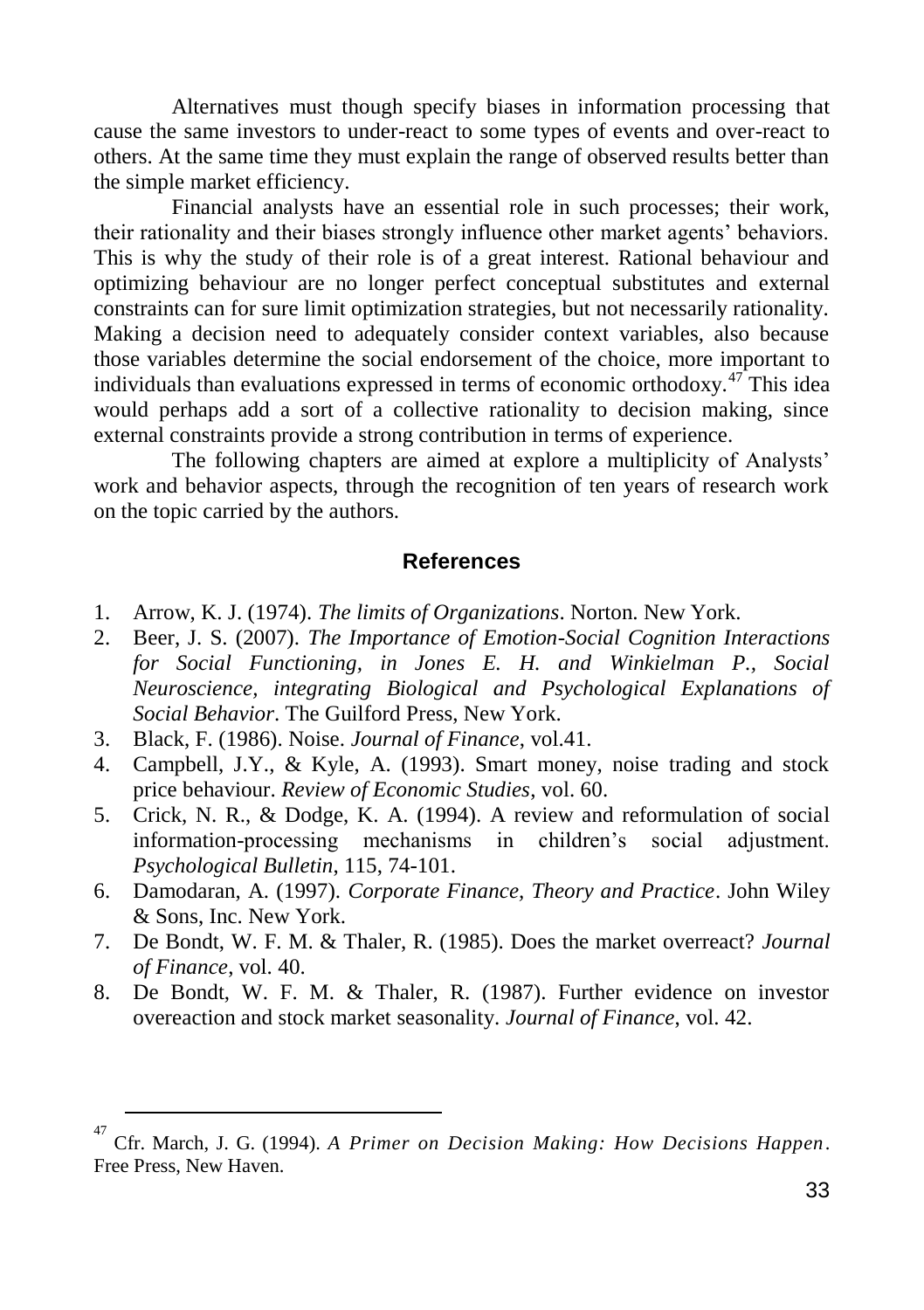- 9. De Long, B., Shleifer, A., Summers, L., & Waldman, R. (1990 August). Noise Trader Risk in Financial Markets. *Journal of Political Economy*, vol. 98.
- 10. Fabozzi, F. J., Modigliani, F., Jones, F. J., & Ferri, M. G. (2002). *Foundations of Financial Markets and Institutions*. Pearsons Educations, New Jersey.
- 11. Fama, E., & French, K. (1992). The cross section of expected stock returns. *Journal of Finance*, vol. 42.
- 12. Fama, E. F., & French, K. R. (2008 December, 19). The value of historical data, in www.dimensional.com/famafrench/qa/
- 13. Fama, E. (1998). Market efficiency, long-term returns, and behavioural finance. *Journal of Financial Economics* 49, 284.
- 14. Fama, E. F. (1970). Efficient capital markets: A review of theory and empirical work. *Journal of Finance*, vol. 25, 383 – 417.
- 15. Fama, E. (1970). Efficient capital markets: a review of theory and empirical work. *Journal of Finance* 25, 383-417.
- 16. Fisher, I. (1930). *The Theory of Interest Rate*. Macmillan, New York.
- 17. Fisher, I. (1907). *The Rate of Interest.* Macmillan, New York.
- 18. Graham, B., & Dodd, D. (1934). *Security Analysis*. McGraw-Hill, New York.
- 19. Grossman, S., & Stiglitz, J. (1980). On the impossibility of informationally efficient markets. *American Economic Review*, vol. 70, 393-408.
- 20. Hofstadter, D. R. (1984). *Gödel Escher, Bach: un'eterna ghirlanda brillante*. Adelphi, Milano.
- 21. Jegadeesh, N., & Titman, S. (1993). Returns to buying winners and selling losers: implication for stock market efficiency, *Journal of Finance*, vol. 48.
- 22. Jensen, M. (1978). Some Anomalous Evidence Regarding Market Efficiency. *Journal of Financial Economics*, vol. 6.
- 23. Kahneman, D., & Ripe, M. 1998. Aspects of investor psychology. *Journal of Portfolio Management*, vol. 24.
- 24. Kahneman, D., & Tversky, A. (1973). Prospect theory: On the psychology of prediction. *Psychological Review*, vol. 80.
- 25. Kahneman, D., & Tversky, A. (1979). Prospect theory: An analysis of decisions under risk. *Econometrica*, vol. 47.
- 26. Keynes, J. M. (1936). *The General Theory of Employment, Interest and Money*. Harcourt, Brace & World, New York.
- 27. Lakonishok, J., Shleifer, A., & Vishny. R. (1994). Contrarian investment, extrapolation and risk. *Journal of Finance*, vol. 49.
- 28. Lakonishok, J., Shleifer, A., & Vishny. (1992). The structure and performance of the money management industry. *Brooking Papers on Economic Activity Microeconomics*, 339-91.
- 29. Lange, O. (1945-1946). The scope and methods of economics. *The Review of Economic Studies*, vol. 13 (I), n. 33, 19-32.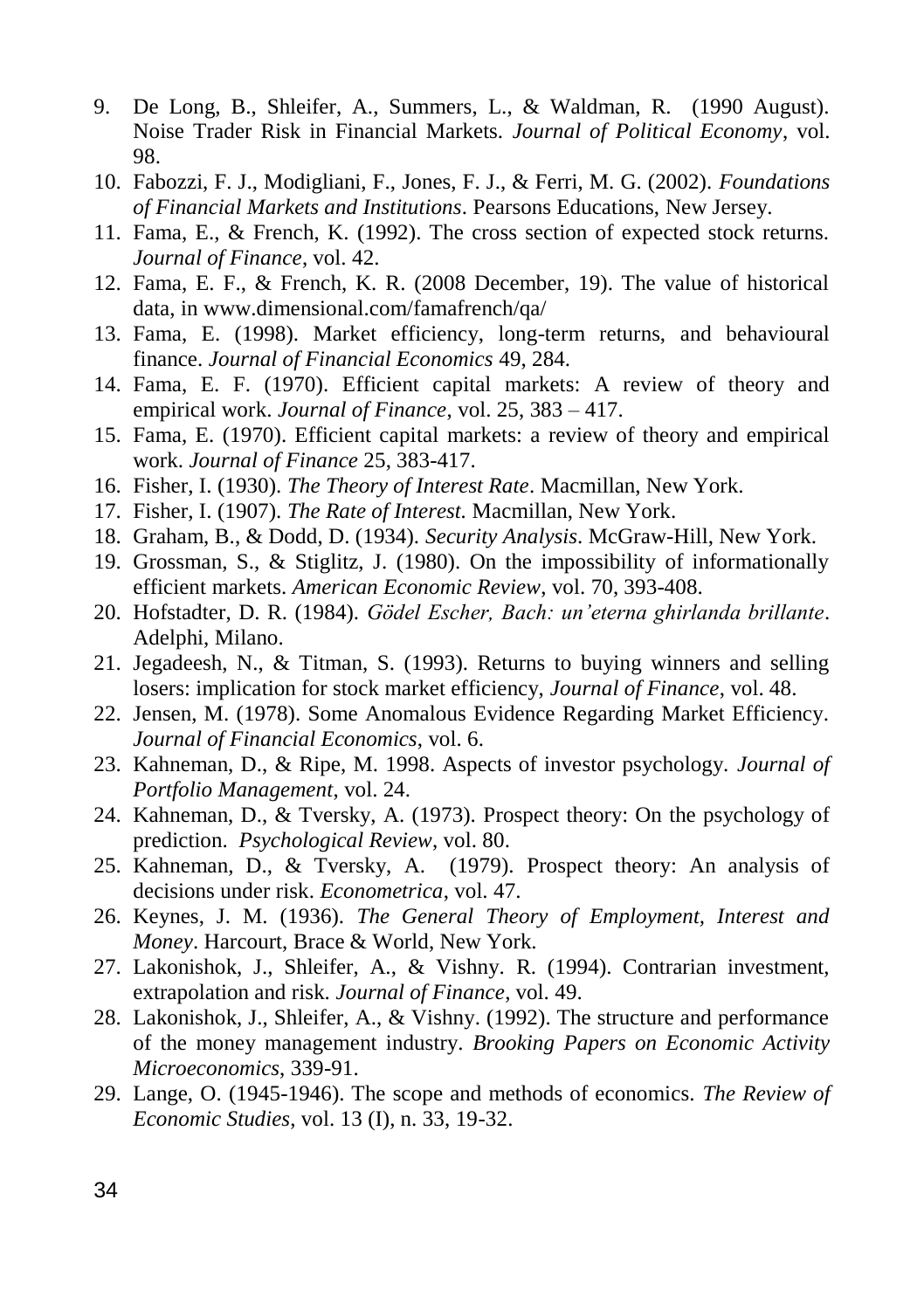- 30. Levenson, R.W. (1999). The interpersonal functions of emotion. *Cognition and Emotion*, 13, 481-504.
- 31. Lintner, J. (1965 February). The Valuation of Risk Assets and the Selection of Risk Investments in Stock Portfolios and Capital Budgets. *The Review of Economics and Statistics.*
- 32. Lintner, J. (1971 December). The Effects of Short Selling and margin Requirements in Perfect Capital Markets, *Journal of Financial and Quantitative Analysis*.
- 33. Luckmann, T., & Berger, P. L. (1966). The Social Construction of Reality. A Treatise in the Sociology of Knowledge.
- 34. March, J. G. (1994). *A Primer on Decision Making: How Decisions Happen*. Free Press, New Haven.
- 35. Mariani, M. Decidere e negoziare, Edizioni Il Sole 24 Ore, 2004.
- 36. Markowitz, H. (1952). Portfolio selection. *Journal of Finance*, vol. 7, No. 1, 77-91.
- 37. Markowitz, H. (1959). *Portfolio selection: Efficient diversification of Investments*. Yale University Press, New Haven.
- 38. Markowitz, H. (1952). The utility of wealth. *Journal of Political Economy*, vol. 60.
- 39. Maxwell, J. (1871). *Theory of heat*. Green & Co., Longmans, London.
- 40. Mill, J. S. (1848). *Principle of political economy*. John W. Parker, London.
- 41. Modigliani, F., & Miller, M. H. (1958). The Cost of Capital, Corporation Finance and the Theory of Investment. *American Economic Review*, Vol. 48.
- 42. Mossin, J. (1973). *Theory of Financial Markets*. Englewood Cliffs, N.J. Prentice-Hall.
- 43. Pelligra, V. (2007). I paradossi della fiducia: scelte razionali e dinamiche sociali, Il Mulino, Bologna.
- 44. Piras, L. (1995). Alcune considerazioni sui processi decisionali nelle organizzazioni, in Annali della Facoltà di Economia dell'Università di Cagliari, nuova serie, vol. 8, Franco Angeli.
- 45. Popper, K. (1959). *The Logic of Scientific Discovery*. Hutchinson, London.
- 46. Scharfstein, D., & Stein, J. (1990) Herd behavior in investment. *American Economic Review*, vol. 80.
- 47. Sharpe, W. F. (1963). *A simplified Model for Portfolio Analysis, in Management Science*.
- 48. Sharpe, W. F. (1964). Capital Asset Prices: A Theory of Market Equilibrium under Condition of Risk. *Journal of Finance*.
- 49. Sharpe, W. F. 1970. *Portfolio Theory and Capital Markets*, McGraw-Hill, New York.
- 50. Sharpe, W.F., & Alexander, G. (19900. *Investments* (fourth edition). Prentice Hall, Englewood.